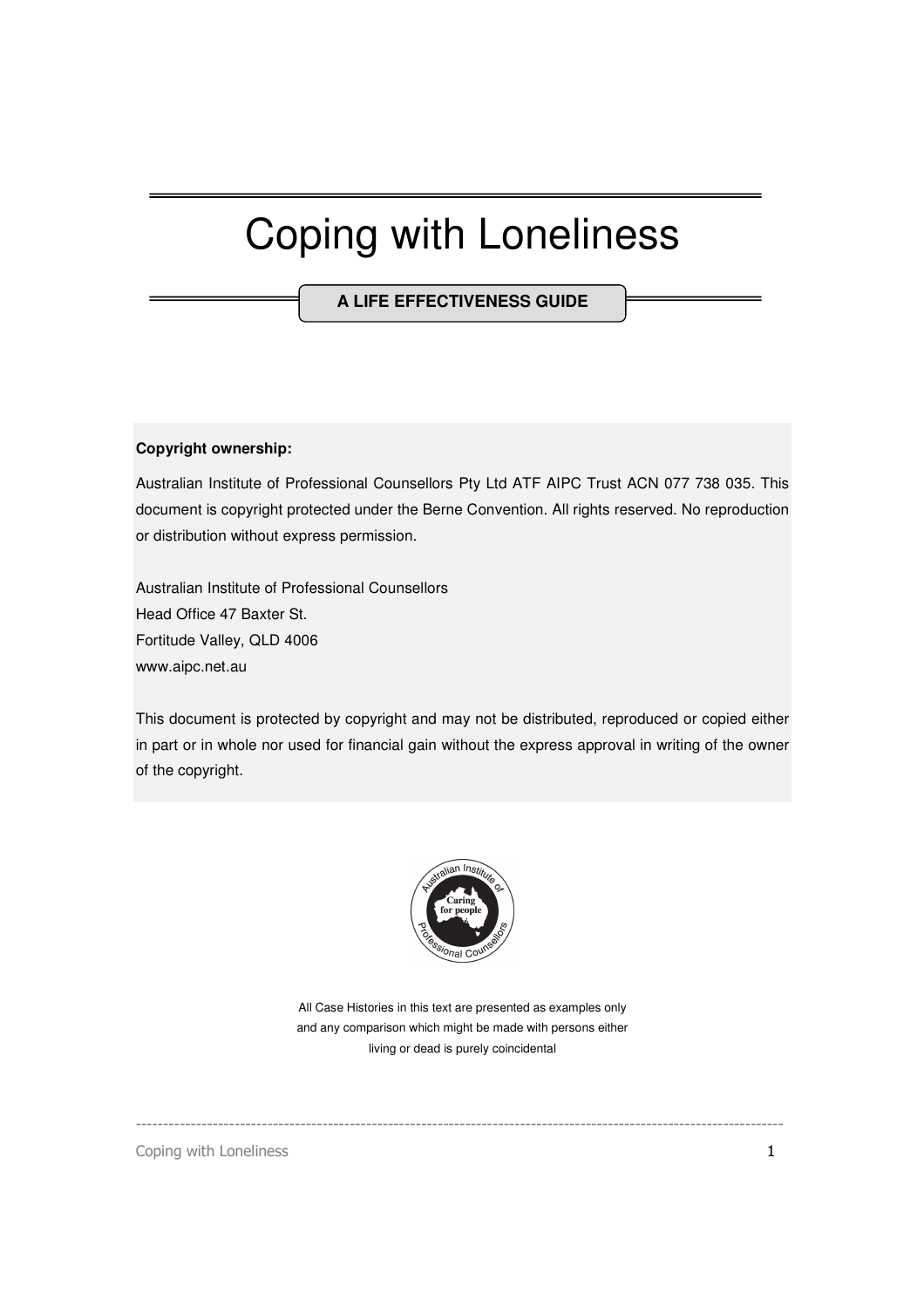# **Coping with Loneliness**

A LIFE EFFECTIVENESS GUIDE

## **CONTENTS**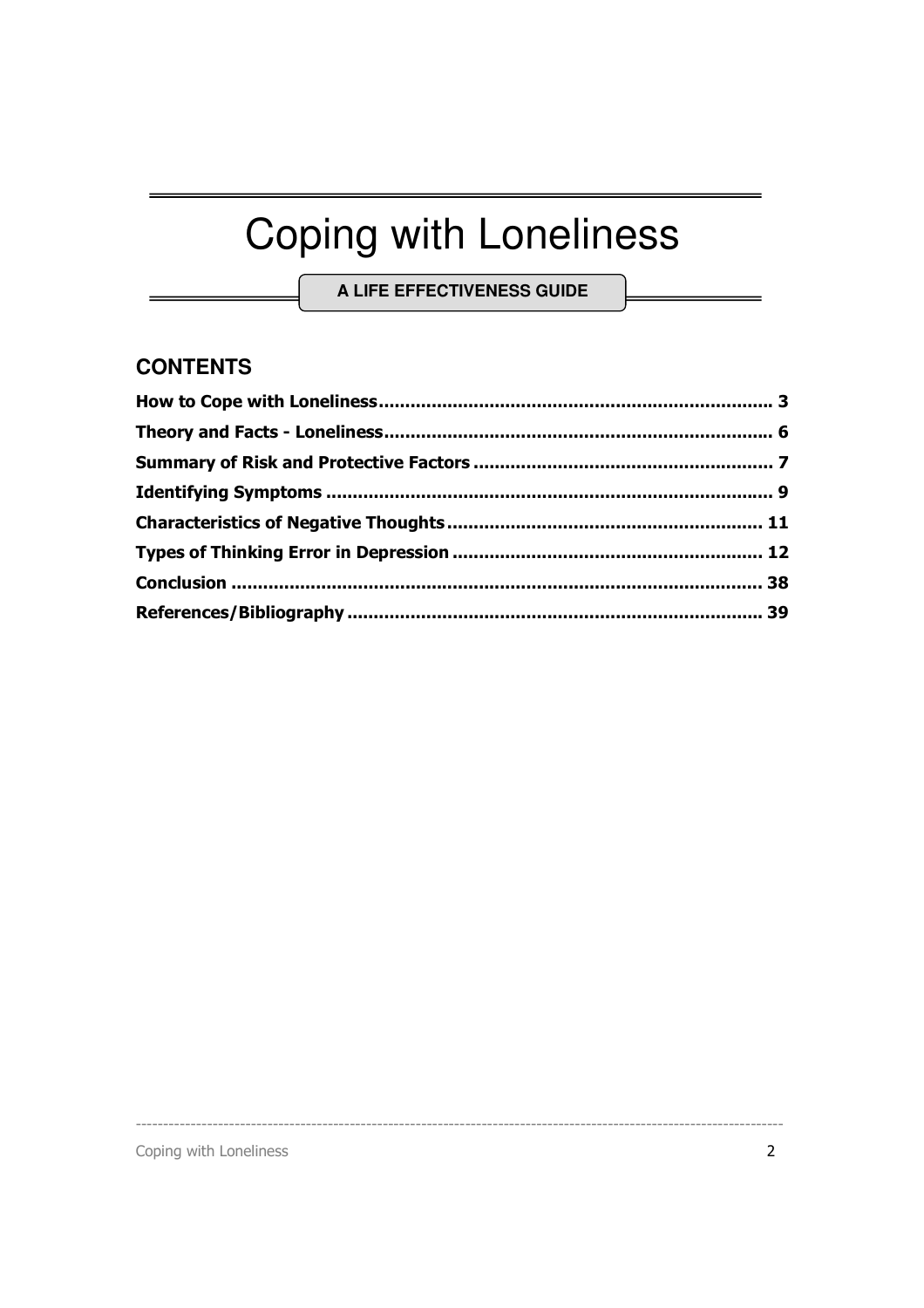## How to Cope with Loneliness

### • Understanding the Situation

To some people being alone, well for a short while in any case, is like living in heaven – away from the constant demands of the kids, away from a thoughtless or nagging partner, away from the hustle and bustle of work or city life. Sooner or later though reality kicks in and ironically they pine for the company and closeness of another human being. Loneliness on the other hand, when prolonged, can be like a lingering canker, slowly eating away at your mind and your life – leaving nothing but a sad and empty shell of a person with little to live for save an existence with little meaning or purpose. Loneliness may be chosen, but usually occurs to people unwittingly or because of unfortunate circumstances. The loss or death of a spouse or a child can lead to terrible loneliness. People can still live with other people in a house, be married and yet in their mind be totally isolated and feeling lonely or alone. They may have nothing in common with a person they live with, or they may be caring for an elderly partner who is sick, with a stroke for example, and who is unable to speak or respond.

Humans are social beings and rely on each other not just for survival but for enjoyment and pleasure in life. Abraham Maslow (1987) developed in the 1950's what is now well known as the 'Hierarchy of Human Needs' model. This model identified the most basic needs of people (such as food, clothing shelter, water) at the bottom of a triangle graduating upwards in the triangle with more emotional and cognitive needs leading to the highest level or apex of individual human satisfaction called 'Self Actualisation'. Of course other critical social, feminist and postmodernist theorists and researchers have identified broader aspects of human experience since that time; however Maslow's model does serve to demonstrate how individual human needs require education, social support and networks. For example, an infant would simply be unable to survive without a more mature human or humans (like parents) to care and nurture it. Humans have a sophisticated language in order to communicate, and rely on one another throughout the lifespan for intimacy, support, knowledge, understanding and guidance.

----------------------------------------------------------------------------------------------------------------------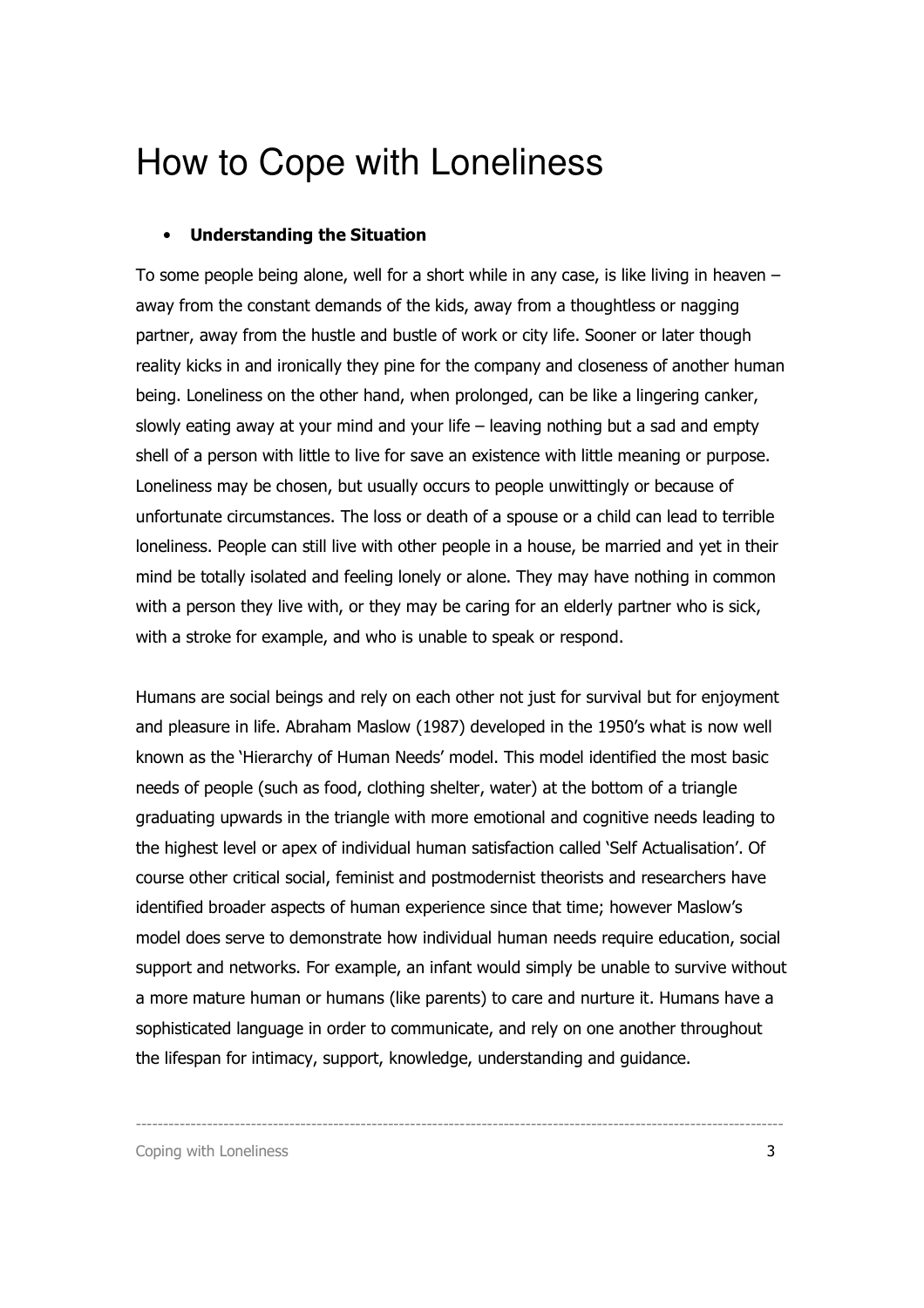Loneliness, when extreme, can lead to depression and suicide if help is not provided. Loneliness is to some extent part of being a normal human being. For example at times loneliness may be necessary for reflecting on life and aiding emotional healing in the grieving process. Many spiritual leaders have experienced intense loneliness (not just being alone) as part of growing stronger emotionally and spiritually. So loneliness is not always negative and pathological. Loneliness is not specific to any age group or gender, so anyone in the right (or wrong) circumstances can be affected. Loneliness can be short in nature or linger on for many years. Loneliness can be bureaucratised and many lonely elder people live out their lives almost alone with no-one to talk to each day and every day in some aged care facilities. Many older people also live very lonely living alone in populated suburbs and sparse rural and remote communities or farms. Loneliness can still occur for a person surrounded by many other people in their lives. People can still feel isolated and lonely despite being socially active in sport, music, business and so on. Loneliness is a state of mind, not necessarily being isolated from other people. A person may have much more in common with some people than other people and if there is a mismatch of interests, culture, language, intelligence, social skills or abilities then that person could feel detached, alienated or marginalised and become lonely and depressed if the situation is prolonged. Severe loneliness and depression often seem to be fateful partners. Research findings indicate that social conditions can lead to people feeling lonely and depressed (Herzog & Markus, 1991). Factors that can lead to this state include:

- $\triangleright$  unemployment,
- $\triangleright$  financial hardship,
- $\triangleright$  rural droughts, bushfires or floods that devastate peoples' lives and livelihoods and isolate communities
- $\triangleright$  loss of partner or loved one
- $\triangleright$  lack of self-esteem unable or scared to make relationships with others
- $\triangleright$  physical illness (e.g., HIV AIDS, arthritis or back pain) or incapacitation or debilitation, problems of ageing (strokes, dementia),
- $\triangleright$  mental illnesses (especially suffering from phobias, anxiety and panic attacks) or disabilities in which sufferers are discriminated against,

----------------------------------------------------------------------------------------------------------------------

 $\triangleright$  new mothers or parents trying to cope with a demanding new baby,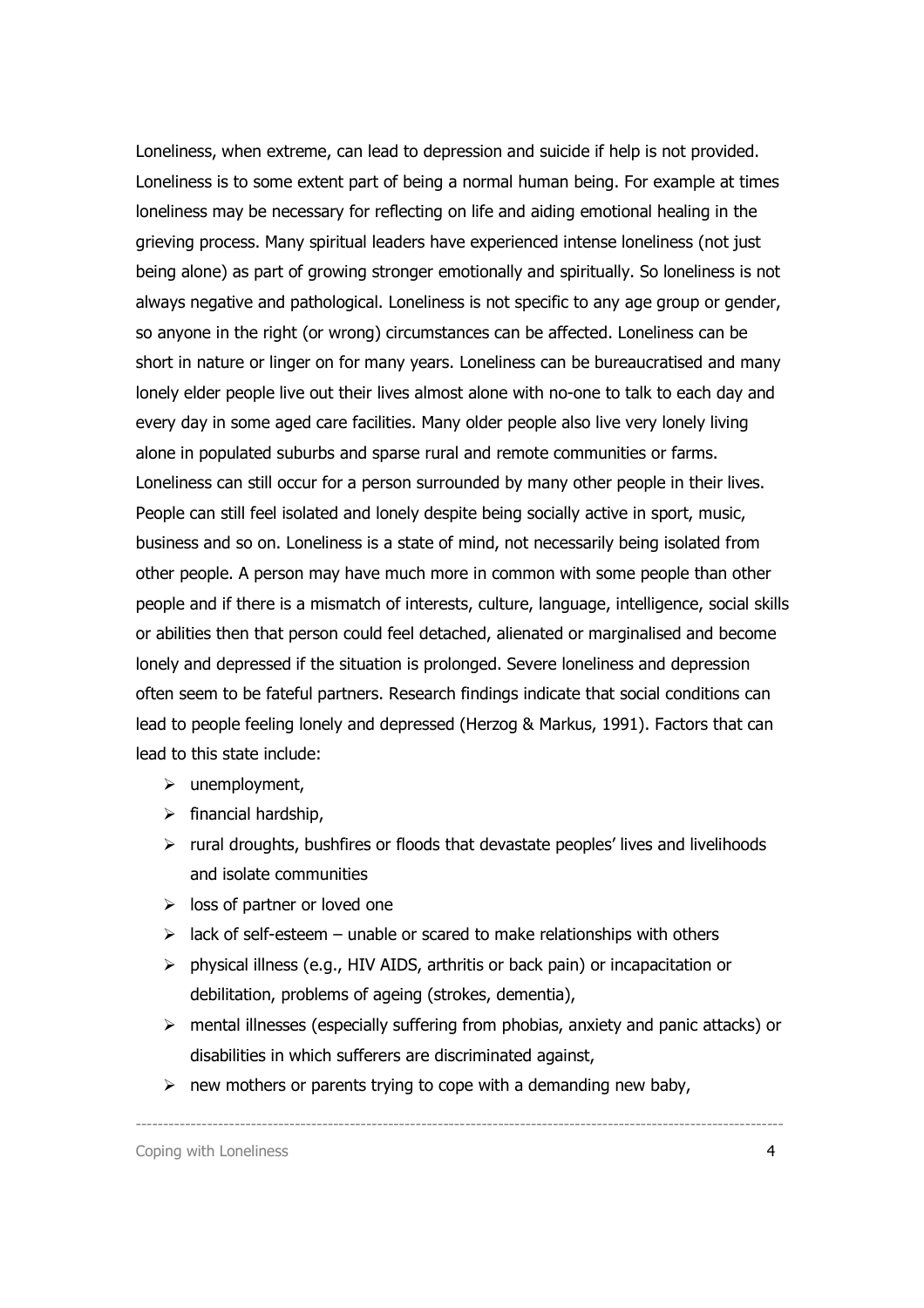- $\triangleright$  people who are highly stressed or who move regularly from place to place without making friends,
- mid-life crisis (transitional change) and onset of menopause for women or retirement for men especially

----------------------------------------------------------------------------------------------------------------------

- $\blacktriangleright$  bullying and harassment
- $\triangleright$  alcoholism, drug dependency and social isolation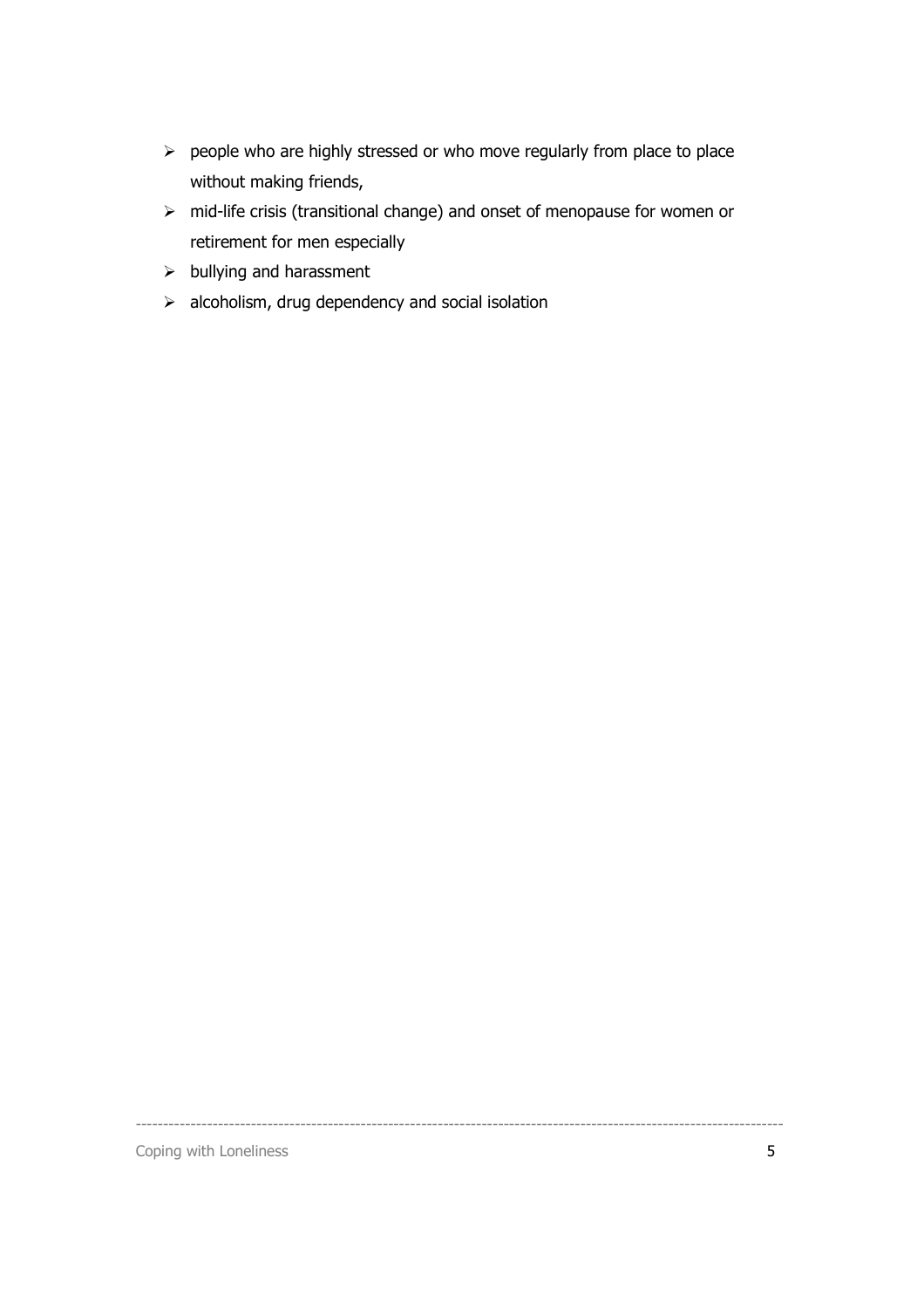## Theory and Facts - Loneliness

According to Michael Flood's report (2005) titled 'Loneliness in Australia', the following facts are relevant about loneliness:

- $\triangleright$  Men of all ages are more likely to suffer from loneliness;
- $\triangleright$  Among men between the ages of 25-44 and who live alone, they report significantly lower levels of support and friendship than men who live with others. Interestingly the same is not the case for women.
- $\triangleright$  Men rely on their wives or partners for social and emotional needs. Women generally have a broader social network to draw upon to meet their needs.
- $\triangleright$  Single mothers with children report the highest levels of loneliness among women respondents.
- $\triangleright$  Divorced or separated men experience the same levels of loneliness as other men who live alone.
- $\triangleright$  Divorced or separated women particularly by one year afterwards, indicate the same levels of loneliness as other women who have not been through separation or divorce. Women have greater social and emotional networks and contacts than men.
- $\triangleright$  Men rely much more on paid employment as a source to provide personal support and friendship. As paid employment increases for men, so does personal support and friendships.
- $\triangleright$  Women who live alone do find increased support and friendship through work irregardless of the amount of hours worked.
- $\triangleright$  Both men and women single or otherwise experience increased loneliness during financial hardship and if they lose their paid employment.
- $\triangleright$  About one third of men living alone stated that they 'often feel very lonely'
- $\triangleright$  About one quarter of lone fathers with children stated they 'often feel very lonely'
- $\geq 13\%$  of men in childless couple families also stated they 'often feel very lonely'

----------------------------------------------------------------------------------------------------------------------

 $\triangleright$  This pattern of 'often feeling very lonely' is also similar in women.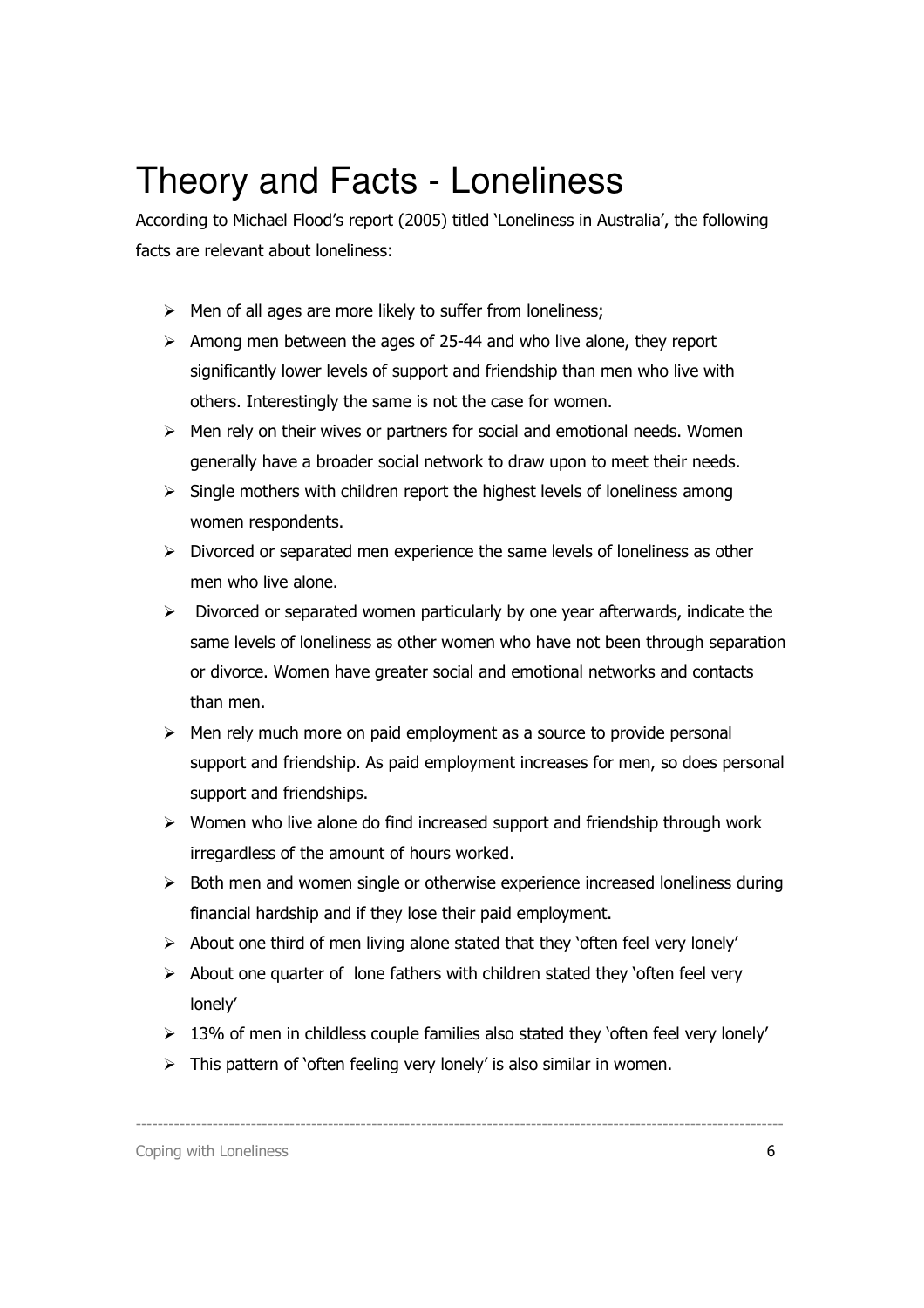$\triangleright$  Men who live alone are often confronted by unsociable neighbourhoods (low level of neighbourhood cooperation and interaction) and they have poorer physical, emotional and mental health.

The table below identifies some of the risk factors and protective factors that are related to loneliness and depression as identified in the literature.

| <b>Summary of Risk and Protective Factors</b> |           |                                         |
|-----------------------------------------------|-----------|-----------------------------------------|
| <b>Risk Factor</b>                            |           | <b>Protective Factors</b>               |
| <b>Environmental and Social:</b>              |           | <b>Environmental and Social:</b>        |
| Social disadvantage (poverty,                 |           | Good interpersonal relationships        |
| unemployment, member of                       |           | (supportive relationship with at least) |
| marginalised group (e.g., gay and             |           | one person/parent, perceived social     |
| lesbian communities; single parents)          |           | support)                                |
| Family discord (relationship break-up,        | $\bullet$ | Community tolerance of difference and   |
| conflict, poor parenting practices)           |           | diversity                               |
| Parental mental illness                       | ٠         | Family cohesion (positive parent-child  |
| Child abuse (physical/sexual, neglect)        |           | relations                               |
| Exposure to adverse life events               |           | Social connectedness                    |
| (bereavements, family separation,             |           | Academic/sporting achievements          |
| trauma, family illness)                       |           |                                         |
| Caring for someone with a chronic             |           |                                         |
| physical or mental disorder                   |           |                                         |
| For older adults, being in residential        |           |                                         |
| care                                          |           |                                         |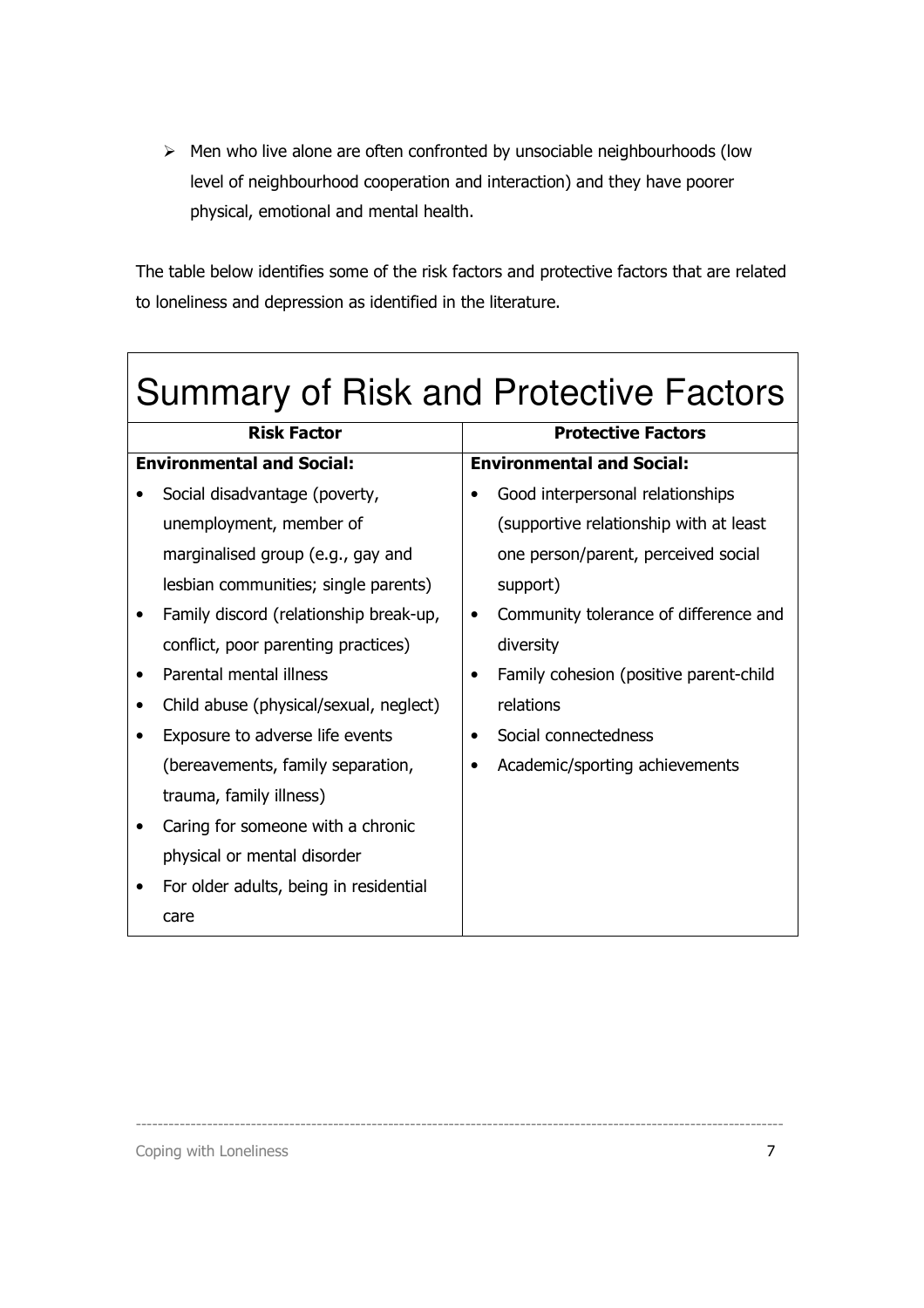| <b>Biological and Psychological:</b>   | <b>Biological and Psychological:</b>       |
|----------------------------------------|--------------------------------------------|
|                                        |                                            |
| Parental mental disorder and family    | Easy-going temperament                     |
| history of depression                  |                                            |
| Being a female adolescent (more        | Optimistic thought patterns                |
| recently a male)                       |                                            |
| High trait anxiety and pre-existing    | Effective coping skills repertoire (social |
| anxiety disorders, substance abuse,    | skills, problem-solving skills             |
| conduct disorder                       |                                            |
| Temperament $-$ reacting negatively to |                                            |
| stressors, and personality trait of    |                                            |
| neuroticism                            |                                            |
| Negative thought patterns (pessimism,  |                                            |
| learned helplessness)                  |                                            |
| Avoidant coping style                  |                                            |
|                                        |                                            |

Loneliness, depression and suicide are often associated with one another. The statistics in Australia and elsewhere are interesting as there appears to be a degree of ambiguity between data for depression and data for suicides. It is interesting to note that women over 18 years report symptoms of depression far more than men. Yet episodes of suicide in all age groups from early adolescence are far higher in men than in women. Why is this so? It is suggested that men do not seek medical help nearly as much as women do and therefore episodes of men who may well be depressed but not seeking help is not reported. This is especially the case in rural and remote communities where men typically avoid seeking health care interventions. It may well be that men do suffer depression as much or maybe more than women but all we can do at this stage is speculate.

----------------------------------------------------------------------------------------------------------------------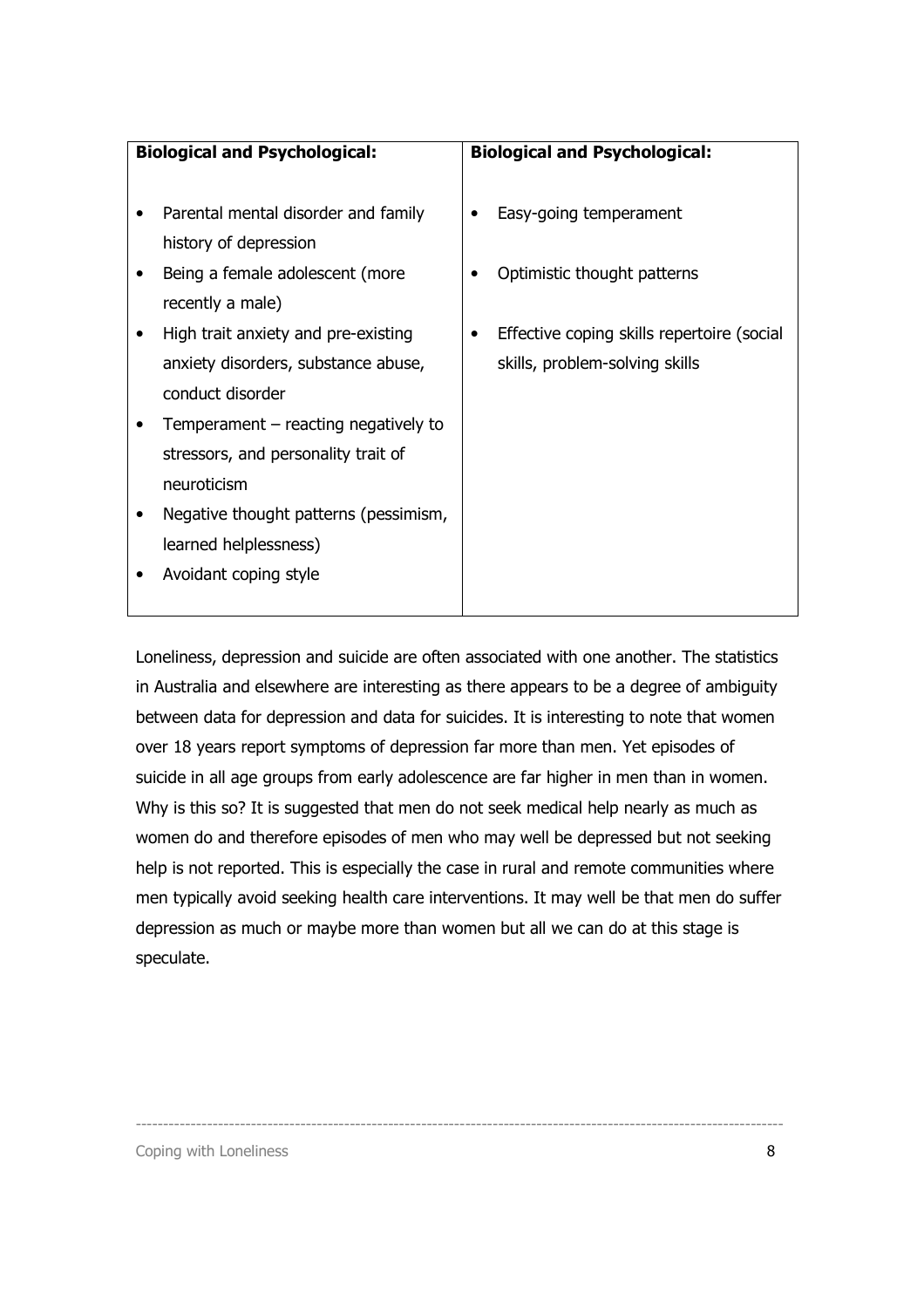## Identifying Symptoms

For most people wanting to know more about the general symptoms of loneliness and depression the following is important information.

Loneliness symptoms according to Michael Flood 2005 citing his Report on Loneliness in Australia may include:

- Feelings of loss and despair
- Feelings of helplessness (e.g., with single male parents 'There is no-one to help me when I need support and friendship' or '…to cheer me up when I'm down')
- Feelings of isolation and alienation or marginalisation from other people.

Many men and women, especially from poor socio-economic backgrounds, those who are single parents and under financial strain or hardship suffer loneliness and have symptoms typical of depression. So it is worth exploring depression in more detail.

According to 'Spot, Seek, Solve – Depression' (a mental health promotion initiative of Hunter New England Area Health Services, 2001-2006), Symptoms of Depression (which may directly relate to loneliness) may include feeling:

- $\triangleright$  Down
- Worthless
- > Hopeless
- $\triangleright$  Angry
- $\triangleright$  Tired & Irritable
- $\triangleright$  Suicidal

### And/or finding it hard to:

 $\triangleright$  Sleep (not enough sleep, sleeping too much and/or waking up early in the morning)

----------------------------------------------------------------------------------------------------------------------

 $\triangleright$  Concentrate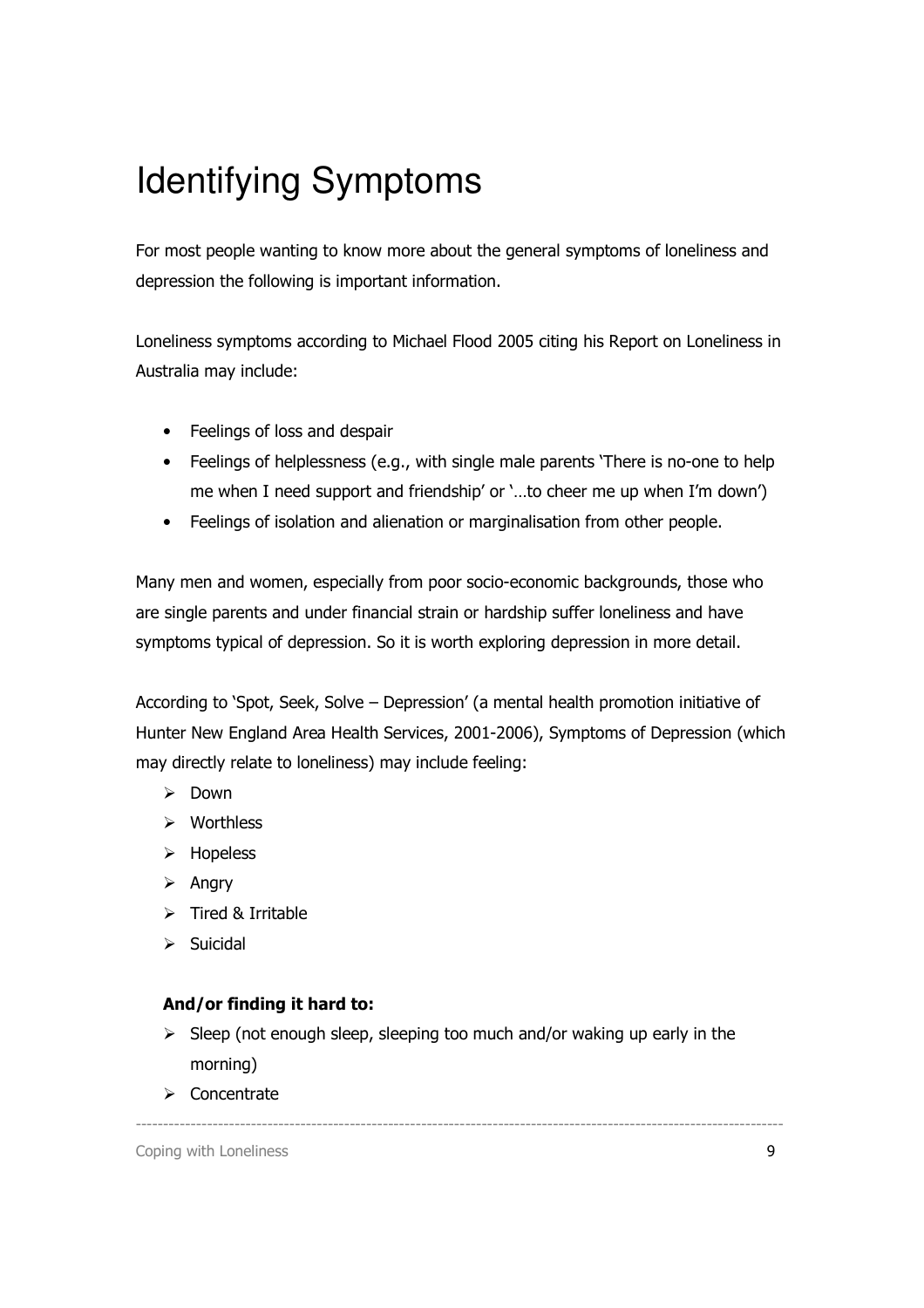- $\triangleright$  Control your moods
- $\triangleright$  Enjoy the things you usually like
- $\triangleright$  Eat regularly

## Other symptoms may include:

- $\triangleright$  having aches and pains for no apparent reason
- $\triangleright$  being extremely pessimistic
- $\triangleright$  losing interest in other people and not caring what happens

----------------------------------------------------------------------------------------------------------------------

- $\triangleright$  having a sense of failure or guilt
- $\triangleright$  Loss of outward affection and going off sex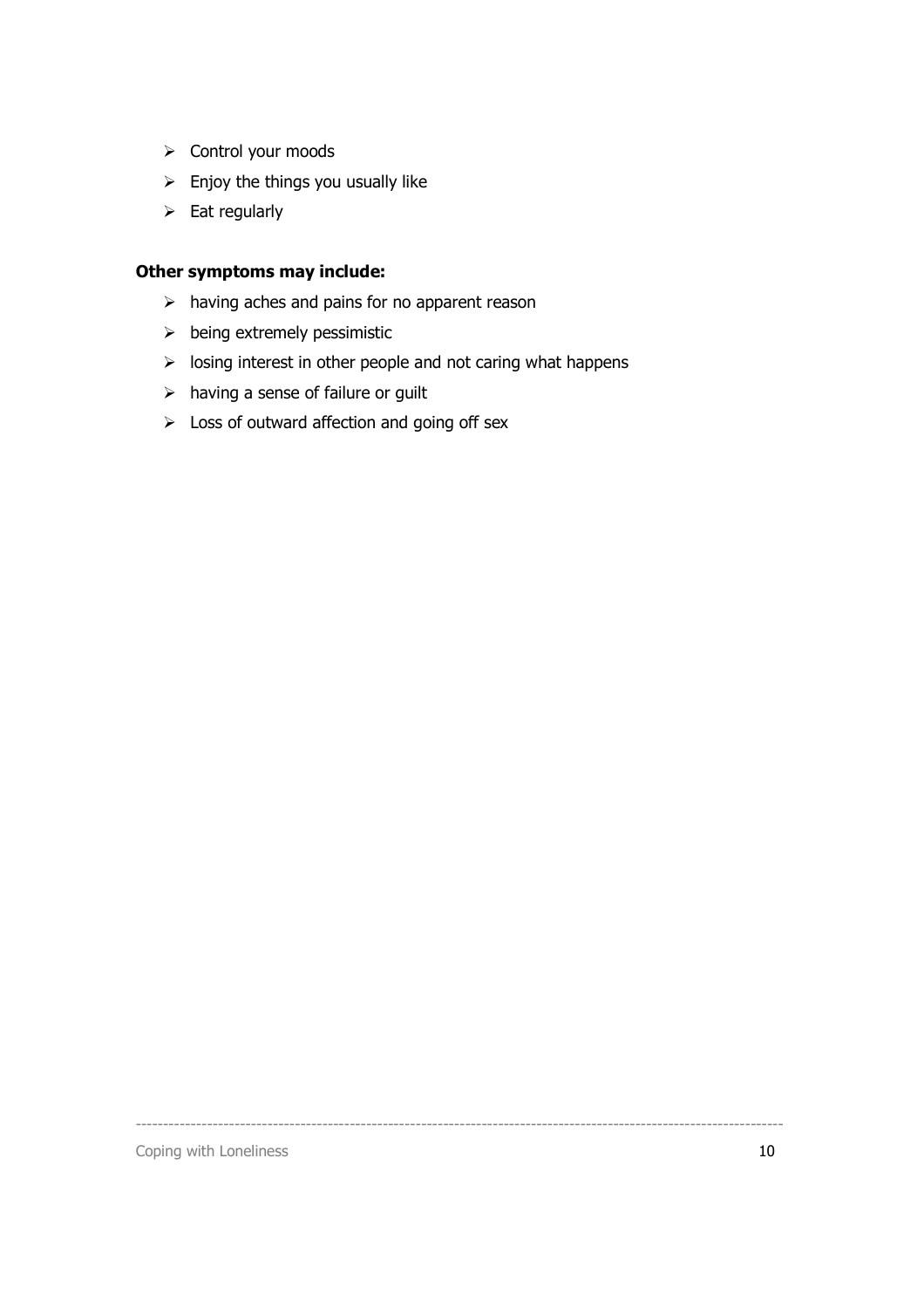## Characteristics of Negative Thoughts

| <b>AUTOMATIC</b>   | They seem to happen without any effort     |
|--------------------|--------------------------------------------|
|                    | on your part – they come 'out of the blue' |
| <b>UNHELPFUL</b>   | They keep you depressed, make it difficult |
|                    | to change and stop you getting what you    |
|                    | want out of life                           |
| <b>PLAUSIBLE</b>   | You accept them as facts and it does not   |
|                    | occur to you to question them              |
| <b>INVOLUNTARY</b> | You do not choose to have them and they    |
|                    | can be very difficult to switch off        |
| <b>DISTORTED</b>   | They do not fit with the facts             |

It is worth noting that these negative thoughts are most probably incorrect and illogical. A negative thought, according to The Clinical Psychology Service of Northampton Healthcare Community (NHS) Trust, 2003, Coping With Depression, Booklets 3 (*Negative Thoughts*), revised 09/12/03, pp.5-6, has two main elements:

- 1. A sad mood immediately  $-$  it makes you feel worse
- 2. Less likelihood of taking positive action in the future  $-$  you just 'give up' before you try anything to put the situation right.

### Exercise:

Check those characteristics above and see how they fit with your own negative thoughts.

The Clinical Psychology Service of Northampton Healthcare Community (NHS) Trust, 2003, Coping With Depression, Booklets 3 (Negative Thoughts), revised 09/12/03, p.5, outlines another very interesting table titled Types of Thinking Errors in Depression and it is recited in full here as follows:

----------------------------------------------------------------------------------------------------------------------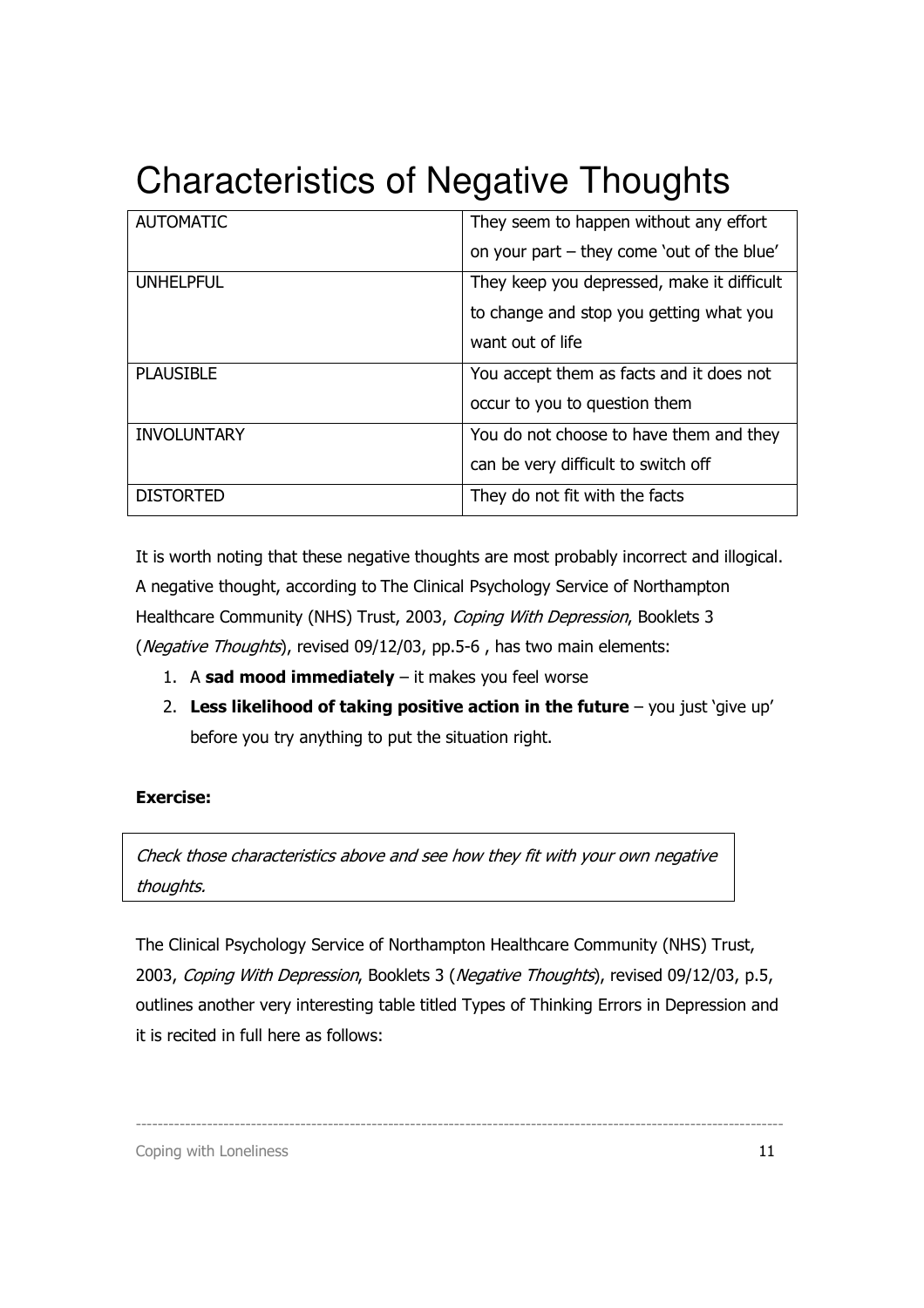| <b>Types of Thinking Error in Depression</b> |                                             |
|----------------------------------------------|---------------------------------------------|
| <b>Thinking Error</b>                        | <b>Examples</b>                             |
| Jumping to a conclusion without any real     | You ring a friend. They are abrupt. You     |
| evidence                                     | assume they no longer like you. Could be    |
|                                              | they have a headache or are watching TV     |
| Focusing on a detail taken out of context    | Someone at work finds a minor mistake in    |
|                                              | your work. You think 'I made a total mess   |
|                                              | of that'                                    |
| Overgeneralising                             | A long relationship ends. You               |
|                                              | overgeneralise 'I will never find anyone    |
|                                              | else'                                       |
| Placing events in one of two 'black and      | People are either totally for me or totally |
| white' categories with nothing in between    | against me                                  |
|                                              |                                             |
| Imagining catastrophes                       | You look at some peeling wallpaper in your  |
|                                              | house. 'The place is falling apart. I can't |
|                                              | stay here'.                                 |
| Ignoring the good aspects of situations      | Your children complain that their mash      |
|                                              | potato is lumpy. You think 'I can't even    |
|                                              | cook simple meals now' ignoring that they   |
|                                              | said everything else was fine.              |
|                                              |                                             |

### Exercise:

Write down any thinking errors that you may have. How many have you come up with? This is an interesting exercise, but don't label yourself as depressed unless of course you have been diagnosed as such.

----------------------------------------------------------------------------------------------------------------------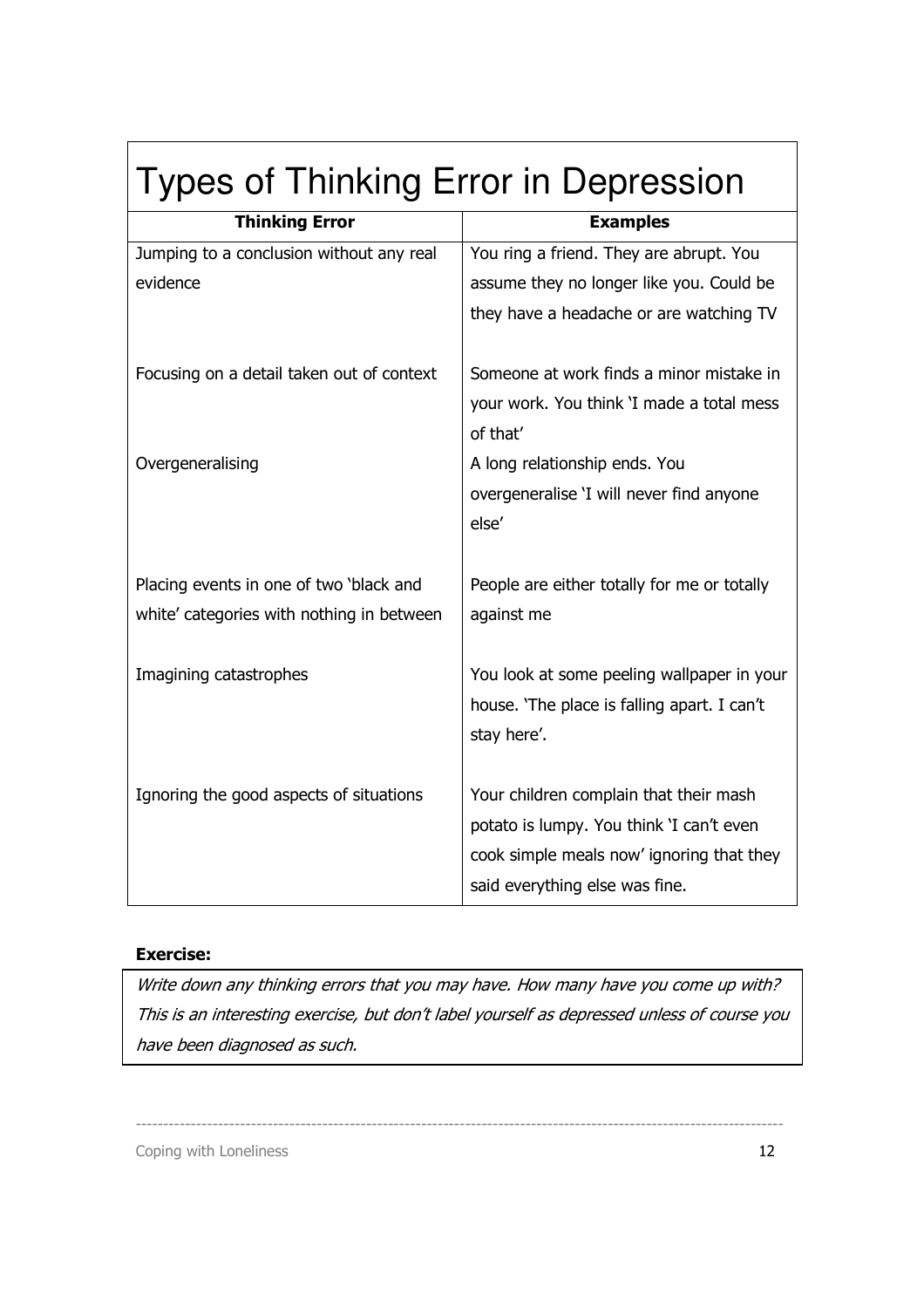It is important to confront negative thoughts and thinking errors if you want to overcome depression and to avoid the self-imposed loneliness that often accompanies depression.

### • Case examples – Understanding Feelings and Behaviour

It may be interesting to also understand loneliness and depression from someone who has suffered from these things for a long time. Sometimes depression is referred to as the 'Black Dog', a term first coined by Winston Churchill who suffered from depression for much of his life. In Australia there are a number of organisations that seek to assist people with depression and loneliness. One is called the Black Dog Institute of the Psychiatry Department of the University of New South Wales in Sydney. Another is the national Beyond Blue organisation set up by the former Liberal Premier of Victoria Mr Jeff Kennett to tackle depression and supported via consultancy from Professor Ian Hickey of Sydney University. Let's explore some cases where people share their own feelings and understandings of loneliness and depression.

#### Understanding Feelings – Case One

In any case the following excerpt is given by Bev Aisbett (2000: xi-xii) who gave a lovely personal description of what it is like to experience depression in a section of her book 'Taming the Black Dog' It goes like this:

## 'I haven't had a very easy life. Like you, I have had a lot of losses and endured a lot of pain.

Sometimes, even now, I will surrender to pain and I will spend a day or two in the miserable company of the Black Dog – DEPRESSION.

I allow him to seduce me, for he offers me the temptation of giving up, of saying 'Too Hard'. He extends to me the luxury of being absolved of all responsibility to address, repair or change my life.

I can even be enticed into thinking that this retreat from life is a kind of relief, a kind of solution, a kind of sanctuary from life.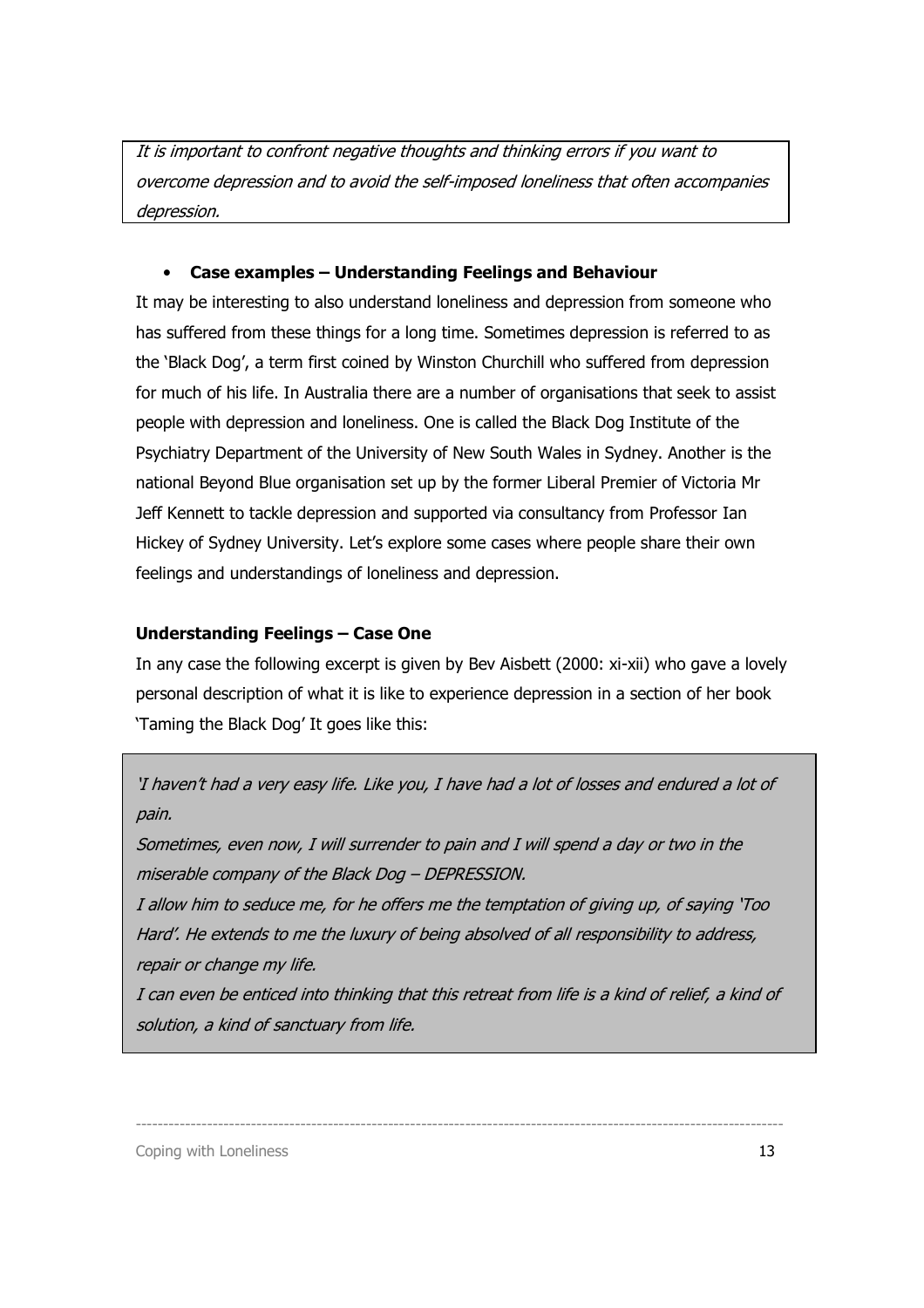I can be fooled into thinking that this constitutes a justified protest at the unfairness of the world – 'See how you've hurt me?' 'Aren't you sorry?' – as if this will change anything.

I can even believe that the Black Dog comes and goes as he pleases – that I have no choice and no control over when he will visit or how long he will stay. But these days, I can only convince myself of this for a short time, for I have looked into the eyes of the Black Dog and seen what he is made of – ILLUSIONS. And an illusion, once exposed, can never really exert the same power again. I now know that if the Black Dog comes, I have opened the door and let him in, and if and when the Black Dog goes it is I who have sent him away…Sometimes he is very stubborn, but in the end, he just needs someone to show him the way. It's your life not his. Claim it back – it's precious. There is hope, and there is a way, even though you may not see it. You just haven't gotten to that bit, yet."

#### Understanding feelings and behaviours – Case Two

The Clinical Psychology Service of Northampton Healthcare Community (NHS) Trust in the UK wrote a Web based document called Coping with Depression – Booklet 1: What is Depression (revised 19/12/03) and included an excerpt from a psychiatrist (Mr Reid) who had the condition and wrote about his experience in 1910 in an article. It has been restated in full here as follows:

"I was seized with an unspeakable physical weariness. There was a tired feeling in the muscles unlike anything I had ever experienced. I had an indescribable nervous feeling. My nights were sleepless. I lay with dry, staring eyes gazing into space. I had a fear that some terrible calamity was about to happen. The most trivial duty became a formidable task. The tired muscles refused to respond, my "thinking apparatus" refused to work, my ambition was gone. My general feeling might be summed up in the familiar saying "What's the use?" I had tried so hard to make something of myself, that the struggle seemed useless. Life seemed utterly futile". [From an article written by a psychiatrist, E.C. Reid]

----------------------------------------------------------------------------------------------------------------------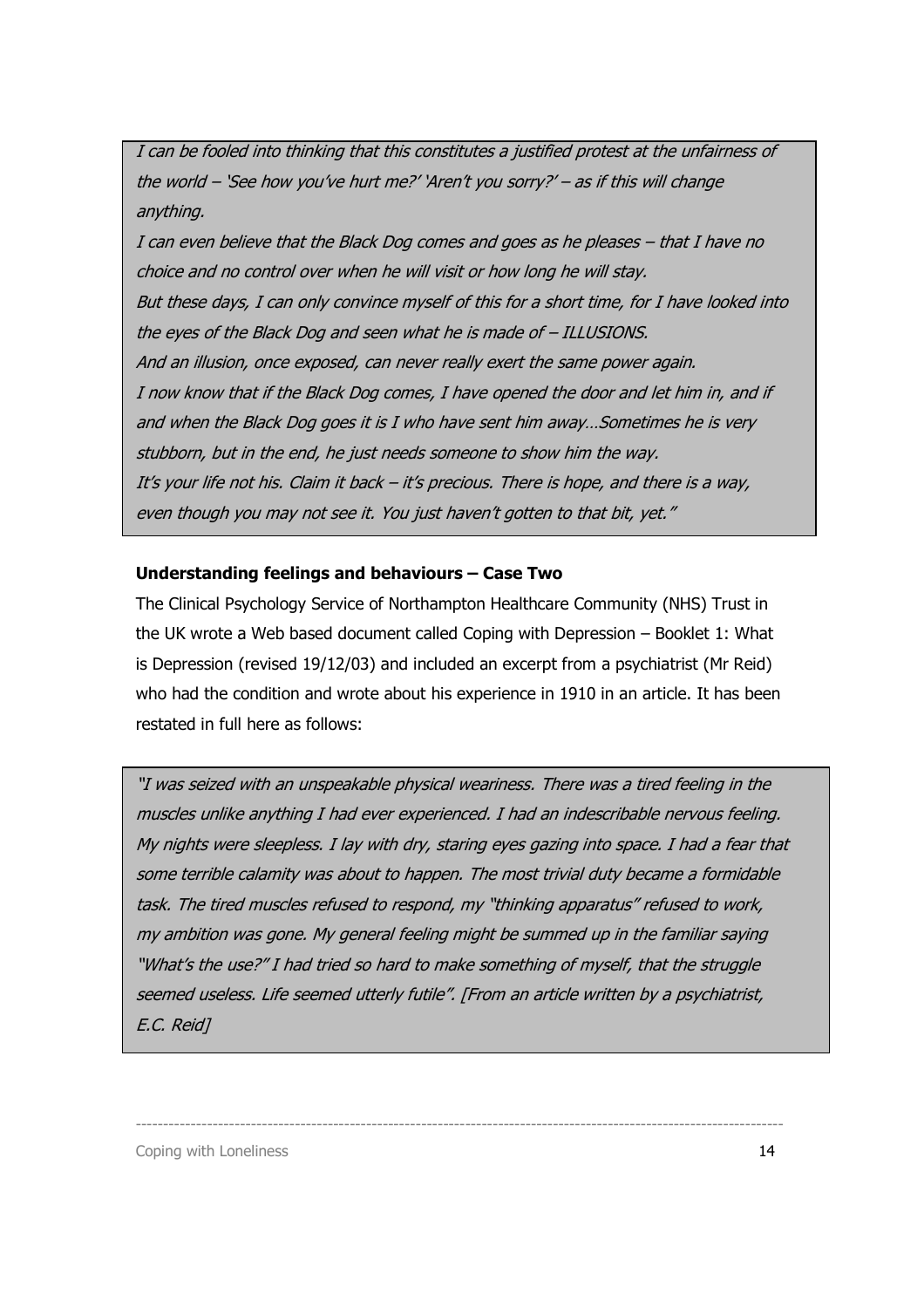#### Understanding feelings and behaviour – Case Three

The following is a very personal excerpt quoted directly from a Web site (accessed 21/08/06) titled HIV/AIDS Positive Stories – Loneliness hurts

(http://www.hivaids.webcentral.com.au/text/st174.html ). It is a very moving account of a man's personal journey (Lance's journey) and his expression (almost poetic in places) of feelings and emotions in living so long with HIV and loneliness. Please note that there are many spelling and grammatical errors in this excerpt, but it is important to quote the original email message because it is Lance's own story told in his own way and not anybody else's. It goes like this:

'Someone who well not reject me. because of my hiv .it's hard to ask for a date. Because i well have to tell her i am HIV+. i need love. and i need to love someone to. Well let's see. do you have HIV like me. I have been hiv ciens i was 10 and now am 33. And am steel here.

HIV put my life on hold because i wood not able to live with my Self if i infect someone. So i need someone with HIV like me or someone that understands me. I need to love someone. and someone to love me. i need the touch of a woman because it's time for me to be happy and to get a life. i need love to and. i ineed to love someone. time to live and be happy. i never been with a woman because of my HIV .because i put Others first. so now it.s time for me to live.i never been on a date.i never been touched by a loving woman.j ust like powder the movie. when the guy touched powder.powder startd crying well that,s me just like powder .no more Loneliness for me i need love. no more Dreams of love just to WAKE-UP with a broken heart and Loneliness no more.no more.the Loneliness hurts so bad. is,s not to late am just 33 years old.and got a lot love to give.to some body that needs love like me.the Loneliness hurts so bad.have you seen jhon Travolta boy in the bubble it,s an old movie.watch the movie powder to and then you well know how i feel. all my life i have been Protecting every body form me and my hiv .no more Hiading from People or from life.no more feeling like i do not deserve to be loved.every body deserves to be loved.for a long time i did not like to be tuchd because i did not want to infect any body with my hiv.i despise my self for a long time.nobody can live a Lone for ever.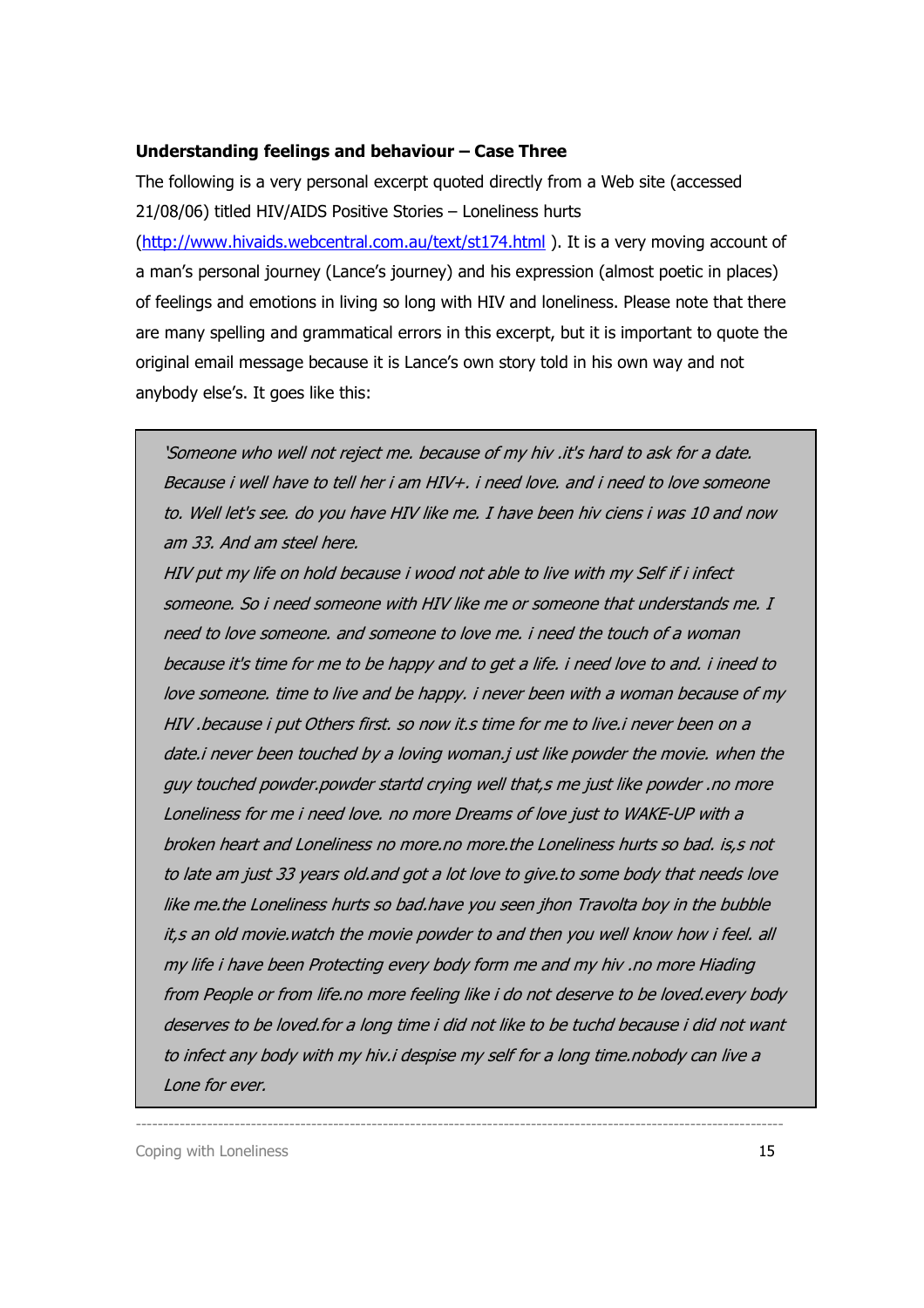so i had to learn to love my self .because i,m worthy of love from a women to. i want to feel her loving tuch .and be held by a woman.i need to hold a woman to.i want her to feel my loving tuch to. no more Loneliness for us it hurts.

it's lance all i do is cry now because the loneliness hurts so bad.seems like every body running. away form me. i think it's because thay do not want to get close to me .because thay are scared that are going to lose me to the HIV. so i am a lone all the time.no more loneliness . i go to the mall all the time and i still feel a lone .no matter were i go. i still love god and god loves me.

i'm still going up and down i had a bad night i still cant sleep i just lay in bed with my eyes Closed. still haveing anxiety.

i'm scarrd i'm going to be a lone for ever cant sleep when i close my eyes all i see is my wife and children .

and when i open my eyes no one is there.i ben crying from 4:00am to 11:19am.i can feel my body hurting

from the Loneliness.lance '

Sent via Email to the HIV/AIDS Positive Stories Web site, Sun Apr 11, 2004 from Texas.

It is an amazing human story, so very sad and yet still full of hope. Lance is literally crying out for help, intimacy and someone to love and to share his experiences. Why this hasn't happened is impossible to say? As you can see, it is often much easier to describe depression than to try to explain it rationally to others. Remember that loneliness and depression are not always so severe. It is important to understand why you are lonely or feeling down and depressed and behaving the way that you are. Unfortunately for some people it is easy enough to fall into the habit of thinking that lots of things in life are negative and that what you do in life may not be all that important. This sort of negative self-talk however can become a habit cycle which is very difficult to break.

----------------------------------------------------------------------------------------------------------------------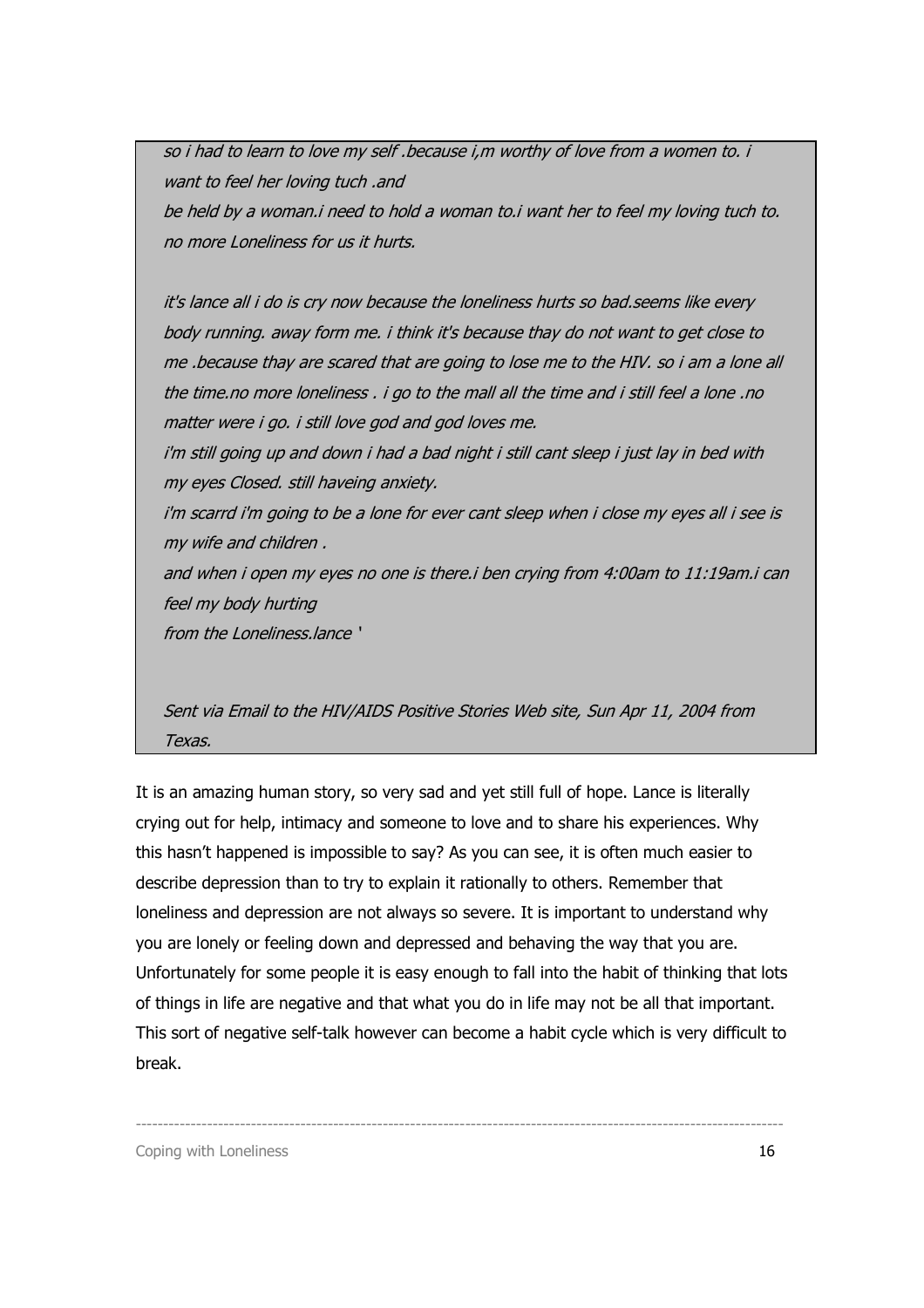Everyone on the planet is important, not only just because they are alive, despite ideas to the contrary in some extreme cultures or sects or even in some parts of our own society. Imagine if say NASA found even just the tiniest speck of life on Mars how important a discovery to the world and science that would be. There would be news headlines and possibly hysteria around the world. Yet here on Earth we have so much magnificent life including every single complex human being and incredibly people as a collective often simply take this for granted. You know if you are lonely or depressed or both, then you are in great company, because the statistics indicate that many people around the world have feelings and behaviours just like you do. Some of those people are world leaders in their fields of endeavour, so take heart. There are so many things you can do to take charge of your life and to feel good about yourself and to overcome loneliness and depression. You really just need to know why you feel the way you do and what can be learned and undertaken by you and by those who love you or friends or people with expertise to help you.

#### 2. Options

#### • Defining ineffective options

So far we have explored some aspects of both loneliness and depression. The causes of each often have their basic roots in the way that modern life has progressed, particularly where ways of protecting oneself against being alone, feeling down and worthless and so on have been eroded. Isolation from others (geographic, social, emotional), small and one parent families, being single and male, stresses of unemployment or working far too hard, the fast pace of life where there is little time free for reflection, pleasurable activities and forming meaningful relationships, financial hardship, lack of social networks and friends especially (but not exclusively) with men of all ages are all reasons why people may succumb to feeling lonely and depressed. We have also discussed the sort of faulty negative way of thinking (constant self put downs and blaming self for any mistakes or faults) that many people who are depressed become habituated to. So if we know that these are some of the causes, then it would be reasonable to assume that simply accepting these things and not challenging them in any way, represents ineffective options.

----------------------------------------------------------------------------------------------------------------------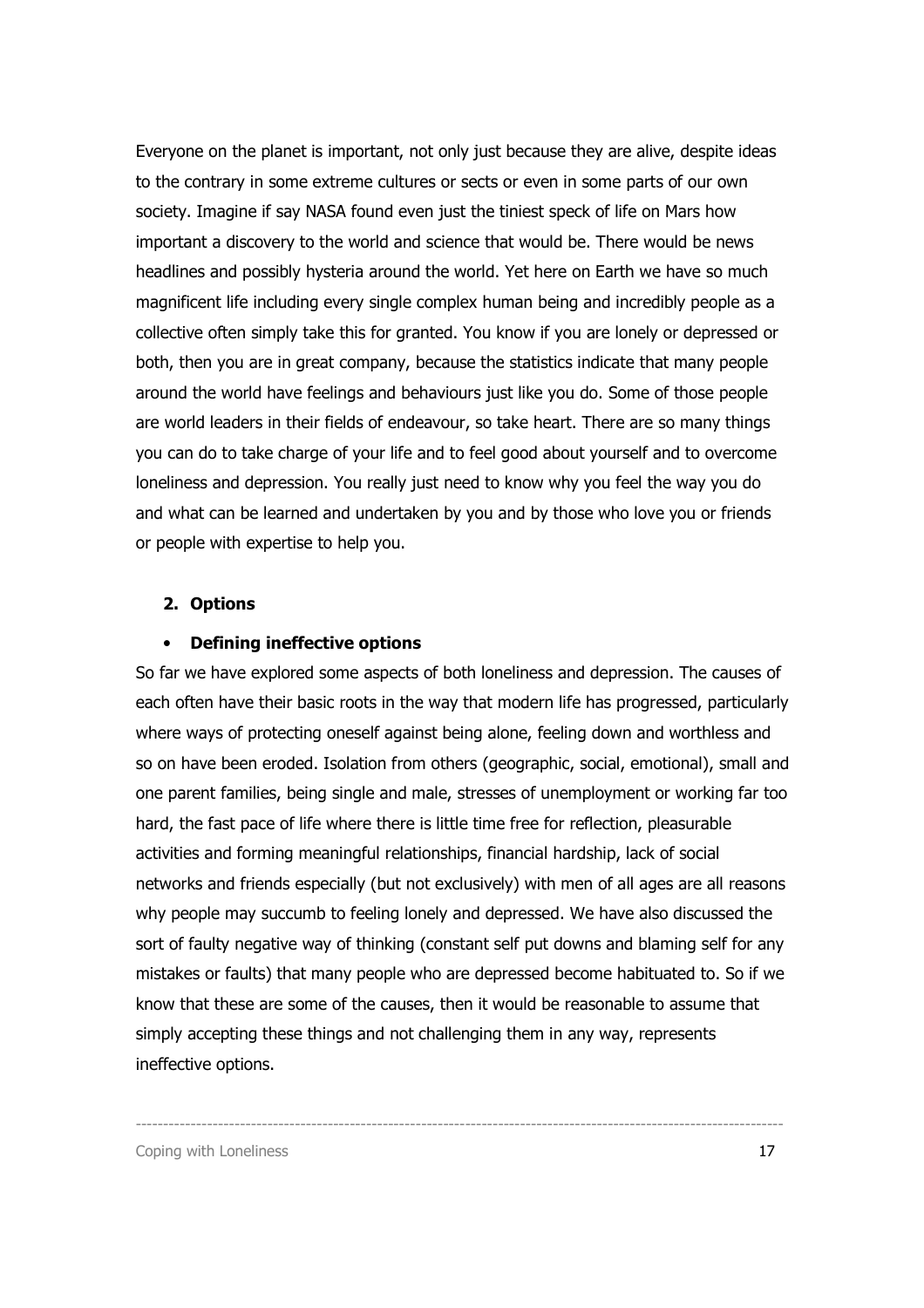#### • Examples of Ineffective Options

#### Case One – Dempsey

Dempsey is a sole parent aged 37 years, divorced with two sons, Tyson aged 10 and Jason aged 12. He has been living alone with the kids for six years now and lives atop a small grocery corner store in town which he runs as a sole trader. He works from 8am until 7pm each day except Sundays when he closes at midday. He is just so busy. He has no idea how the kids are going at school but always tells them to do their homework when they are not helping him in the shop, watching TV or playing video games. The kids find their own way to and from school and sport. Dempsey is always whinging to the kids that he never gets time to do anything, which is undoubtedly true and he often says that he would like to sell out if he could find a buyer and go up north to the tropics.

Dempsey knows that his life is just work, work, work, a bit of sleep and television when he gets a chance. He feels so lonely and depressed at times, and is still bitter about his wife leaving him and her kids for another man. Dempsey has taken to drinking alcohol as a way of easing the pain of loneliness for the past couple of years, but it has been affecting his behaviour so much that he is yelling at the kids and even being rude to customers and business has dropped off. He hasn't been on a proper holiday for over ten years and he is having lots of difficulty sleeping and concentrating and he often can't be bothered eating properly on most days. He has very few friends and acquaintances except for a few regulars to the shop who say goodaye and have a brief yarn occasionally. He has dated one other woman since his wife left, but when together he was totally impotent and so nervous that she finally left and told him to see a psychiatrist. He felt totally deflated to say the least. Dempsey feels like there is not much to live for anymore except for the kids and life is like a prison. He feels so tired sometimes that he would rather just shut up the shop and walk out under a bus. Sex is always on his mind, but he is so frustrated and depressed about not getting any or at least having intimate relations with a woman.

----------------------------------------------------------------------------------------------------------------------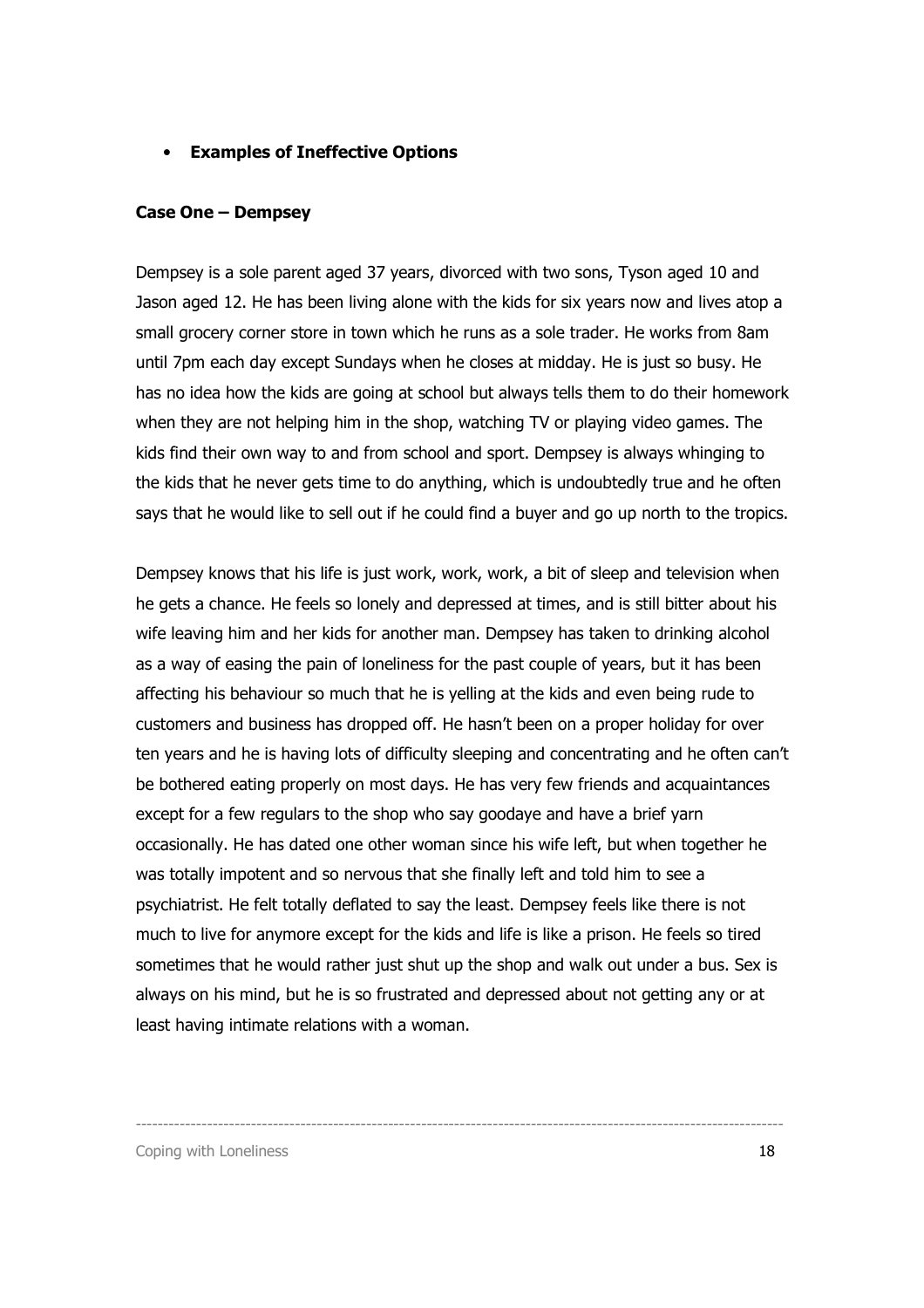#### What is problematic here?

- Dempsey is a sole parent and therefore at risk of loneliness and depression according to the research findings.
- Dempsey works long hours without any relief or backup for virtually 7 days a week and has little time for anything else.
- Dempsey has few friends to provide emotional and other support and friendship.
- Dempsey still harbours bitterness towards his wife and his life has hardly moved on (unresolved issues and emotions).
- Dempsey is anxious, not sleeping well, has suicidal thoughts and his concentration is getting poor at times.
- Dempsey is drinking alcohol as a crutch to ease his loneliness and frustrations. Instead of making him feel better it has simply made him aggressive and bad mannered.
- Dempsey appears to have little to do with his kids and this could prove problematic for the kids' welfare and education once they reach adolescence.
- Dempsey has no life outside of the shop he doesn't exercise, eats poorly, has no real friends, can't relax and hasn't had a holiday in years.

Dempsey is in a very difficult position. It would seem that if he continues with his business the way it is and his current poor lifestyle, that things will end up very badly indeed and his physical and mental health will suffer. He certainly needs some counselling and probably needs to seek business and financial counselling as well to see what options there are to support him with his business or to sell the business. At the moment the business is making his life miserable. Given that he has resorted to drinking alcohol and has been having suicidal thoughts it is imperative that Dempsey seeks medical help or counselling as soon as possible, since research evidence indicates that such people are at high risk of suicide. His constantly thinking about sex may also be a compensation for feelings of emotional loneliness, depression and poor self-esteem – when he did have a romantic date with a woman, he became impotent and nervous, to the degree that it became a failure.

----------------------------------------------------------------------------------------------------------------------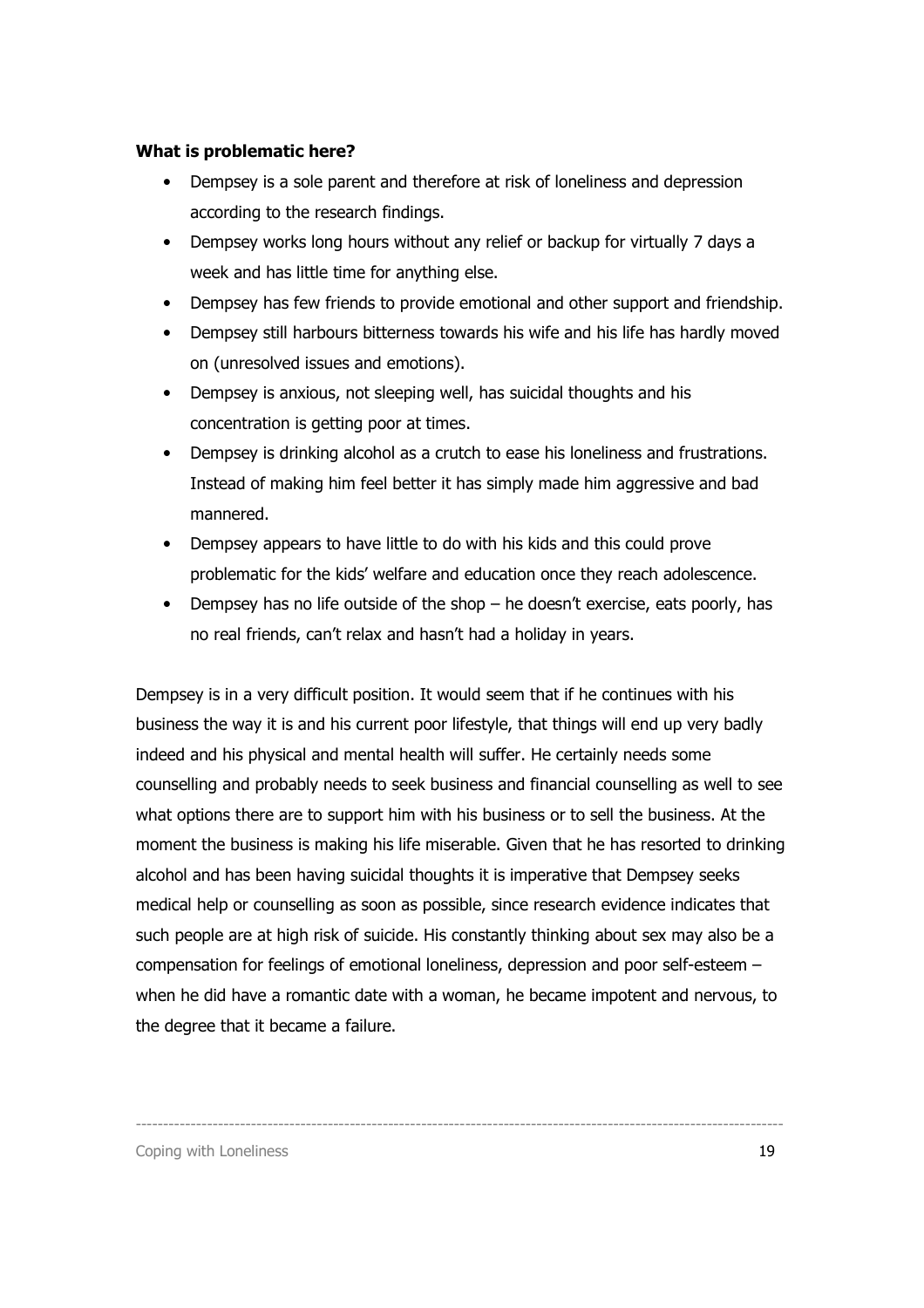Dating in midlife according to Ceridian Corporation (2003: 1), can be quite different to dating when you were younger although experience counts. Dempsey may have to reflect on his own life and circumstances and say 'Am I really ready to go out with someone right now?' If he can sort out his business and maybe get a less onerous job, then he may be able to relax more – perhaps he could go to the gym to get fitter and attend relaxation or yoga classes. Perhaps he should also go to see his GP. Erection problems at Dempsey's age may be physiological and at least he should have this checked. Once he is confident to start dating he will need to know a few tips. He will need to be honest about having kids, and he should not invite his date back to his place on a first date. If he has trouble meeting women, perhaps the quickest way is through say reputable internet dating sites. Dempsey will also have to have an open mind – be open to new experiences such as food, activities that a woman would find interesting and fun. Get time to know a person and it may surprise you to know that a rapport may build. Dempsey is very lonely and probably very confused and he may not want to rush things.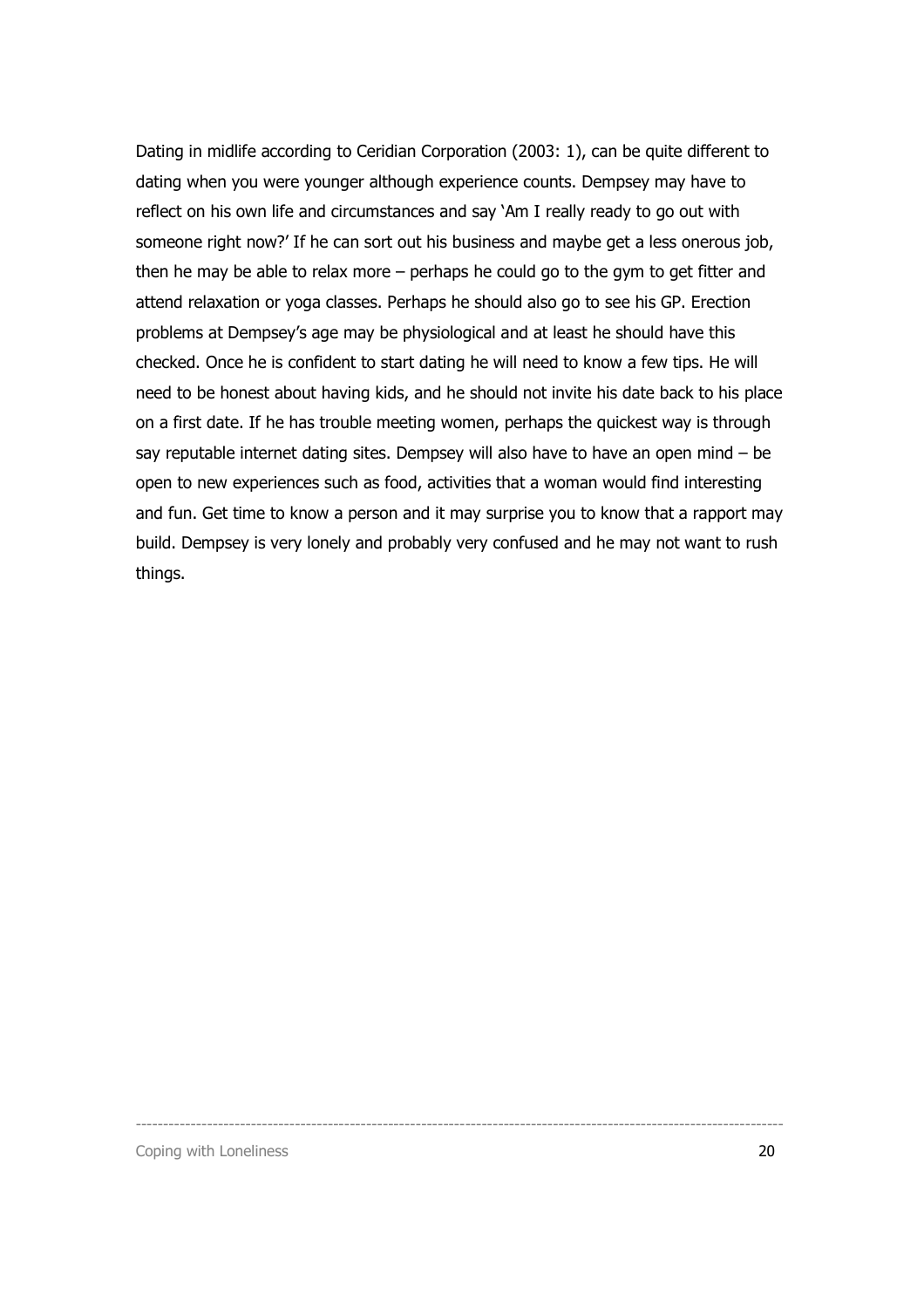#### Case Study Two – Greta

Greta is a 48 year old woman, in a childless marriage (married her husband Richard aged 46, when 20 years of age). Greta had ovarian cysts and then an infection from an IUD which badly scarred her fallopian tubes when she was in her early twenties – hence no babies. Now at 48, Greta feels that the man she once loved seems almost a stranger. He has shown no romantic interest in her for years, does not share the same interests and they appear to have little in common except for some television shows. Greta often fantasises about a passionate young Italian male lover taking her away to some exotic isle, but that's as far as things go. She reads lots of romantic novels and tries to masturbate but hasn't had an orgasm in years. Well sex seems so unpleasant anyway, Greta rationalises.

Greta does work casually as a school teacher and loves the work that she does when she can get some. She has a small circle of female friends and loves her weekly visits to the local café with them to soak up all of the juicy gossip. Her friends keep telling her to leave him, but she feels she is getting old and frumpy, and no man alive could want someone like her. Besides she loves having plenty of money. No she must stay and accept her lonely senseless lot in life. She gets really bored at home during the day and does lots of housework and cleaning.

Greta has been diagnosed by her doctor as having mild depression. She takes some pills although they don't seem to be making her any better and only make her fatter she thinks. Some days she will lie on her bed all day and just sob her heart out until Richard gets home from work and demands his dinner. At night they watch the television until about 9.30 or 10pm and then it's off to bed as usual. Greta often wakes up early in the morning about 3.30am or 4 am and goes out to the lounge room to watch television. Richard complains that she is mad and needs help and Greta cries and slinks off alone. Greta thinks what a miserable life she has and dreams of what could have been. When they do go on holidays it is usually to her mothers at Christmas which she enjoys very much, even if Richard whines and complains and wants to be anywhere else. They are financially well off as Richard's job is very well paid.

----------------------------------------------------------------------------------------------------------------------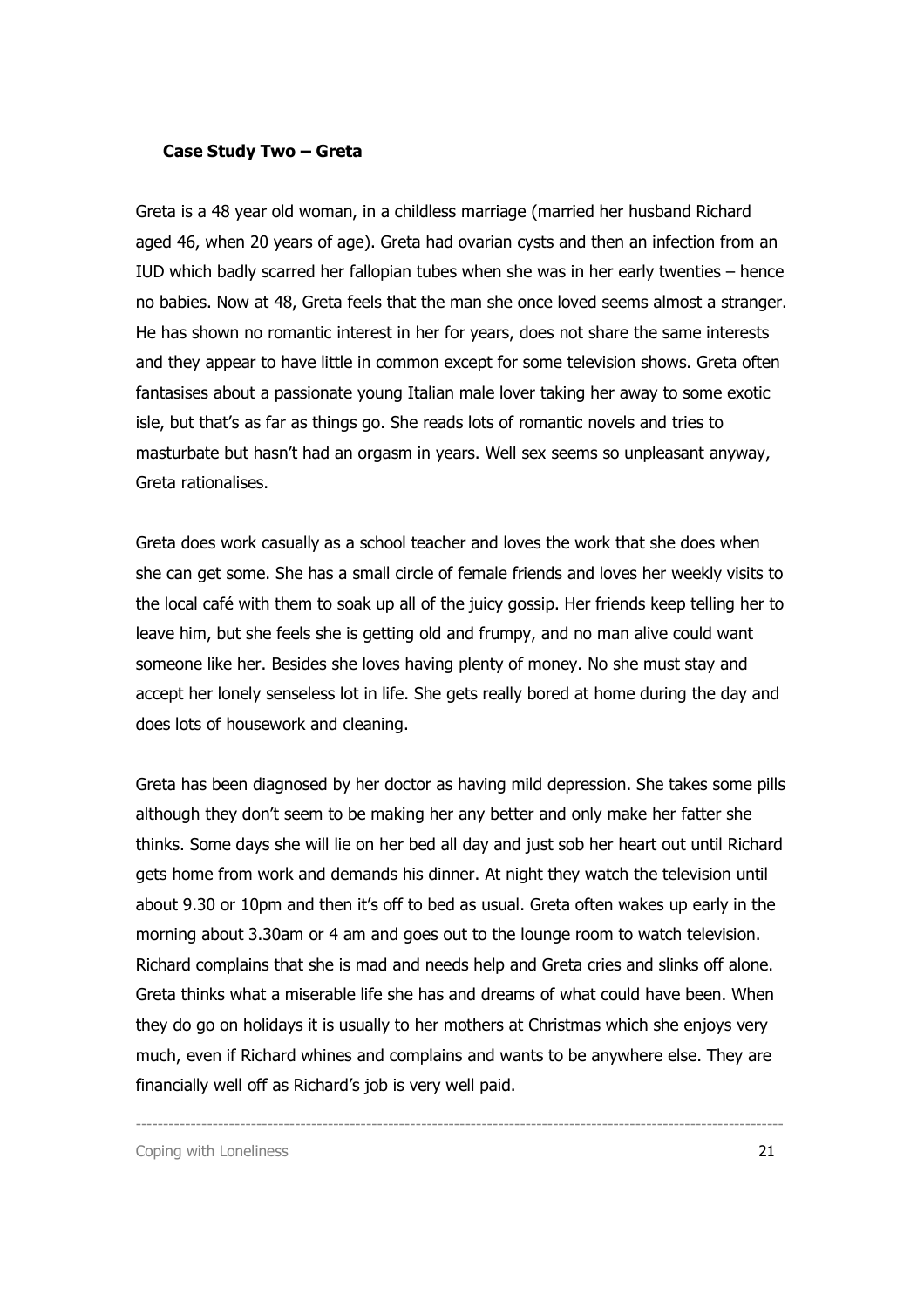#### What is problematic here?

Greta's life (and probably Richard's as well) is going nowhere fast. Greta married young but was never able to have children and the literature indicates that both men and women in this sort of category are at risk of loneliness and depression. Greta's marriage and life appear to be stale and boring – there is no excitement in her life and her husband Richard has long since lost interest in her as a woman, except as a sort of mother figure who does the cooking and cleaning. Not great for her self-esteem. Greta tries to compensate through her fantasies but she gains no real satisfaction in that and her self-esteem seems to be rock bottom.

Greta appears frightened to challenge the status quo, and is scared to think of leaving Richard for a great unknown. Greta has sought professional help and is on antidepressant therapy. The newer types of antidepressants are deemed to be safer with fewer side effects than older types; however loss of libido (loss of sexual drive) and weight gain are not uncommon side effects. Even with medications her underlying problems and issues are simply not being dealt with properly. Medications mainly relieve symptoms not resolve the cause(s) of depression. Greta and probably Richard could benefit with some counselling - perhaps marriage guidance counselling or something called Cognitive Behavioural Therapy (CBT) which has proven to be very successful in treating depression. Greta could certainly do with improving her lifestyle, self-esteem and being admired and cherished and respected. Richard needs to acknowledge his love and passion for Greta if there is any spark still there and deal with his own labile emotions and zest for life. It does take two to tango after all. Is the marriage dead or alive? Well no one will know unless they test the waters and communicate with one another. Richard may also be lonely and depressed and the research evidence would bear this out as mentioned above. Greta's poor sleep pattern could indicate that she is quite depressed, but she may also need to be assessed for physical causes such as menopause, thyroid dysfunction, heart problems and so on. A trip to her GP could help assist with this.

----------------------------------------------------------------------------------------------------------------------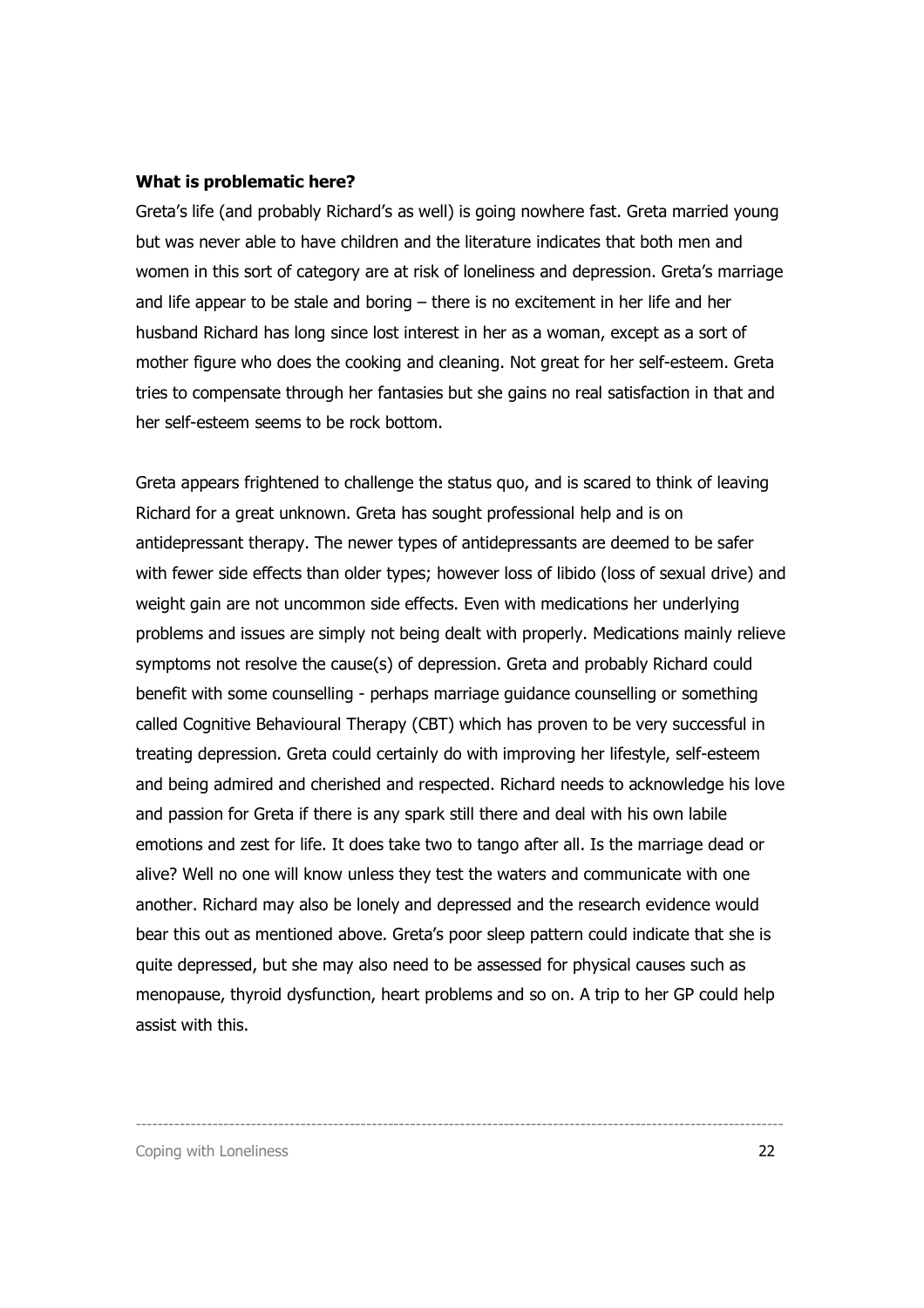#### 3. Recommendations

#### • Preferred Options

Loneliness is such a subjective concept and what really is important here is the degree to which loneliness is affecting one's life and/or a family's life where relevant. What age is the person, because life goals and needs are often quite different for different age groups and for people with different priorities at different stages of life? An older woman living alone may derive great comfort from a family pet such as a dog or cat and may only need occasional chats with a neighbour, friends, relatives or a community nurse to feel less lonely and satisfied with life. On the other hand a 14 year old boy confused about whether he is gay or not and so scared about being bullied at school and so lonely and depressed with no friends at all to talk to and to be comforted by, feels that death would be the only relief from all his problems. Counselling, medical and mental health care, are important in this sort of serious situation as depression and suicidal thoughts often lead to suicide according to research findings in the literature. Family counselling or therapy may be required so that the boy does not feel alienated and think that he is totally on his own and out of his depth. His school will also need involvement to address his learning and welfare needs at school, particularly against bullying. Involvement with peer support groups and perhaps talking with other kids who may have had similar experiences, feelings and thoughts and who were helped to understand their problems and how to build their resilience, could also be useful. Let's now look at some quite effective approaches to coping with loneliness and depression.

## • Strategies and Skills – CBT, Activity Diaries, Pleasant Activities Worksheets, Timetabling one's activities.

One of the great things about loneliness and depression is that you can actually do things to reduce their impact and improve your health and wellbeing.

One of the difficult things with people who are depressed and lonely is that their thinking is just so negative and self-blaming. And that you give up almost immediately on doing anything that might be remotely positive to improve your life. This clearly needs challenging by the affected person, but how?

----------------------------------------------------------------------------------------------------------------------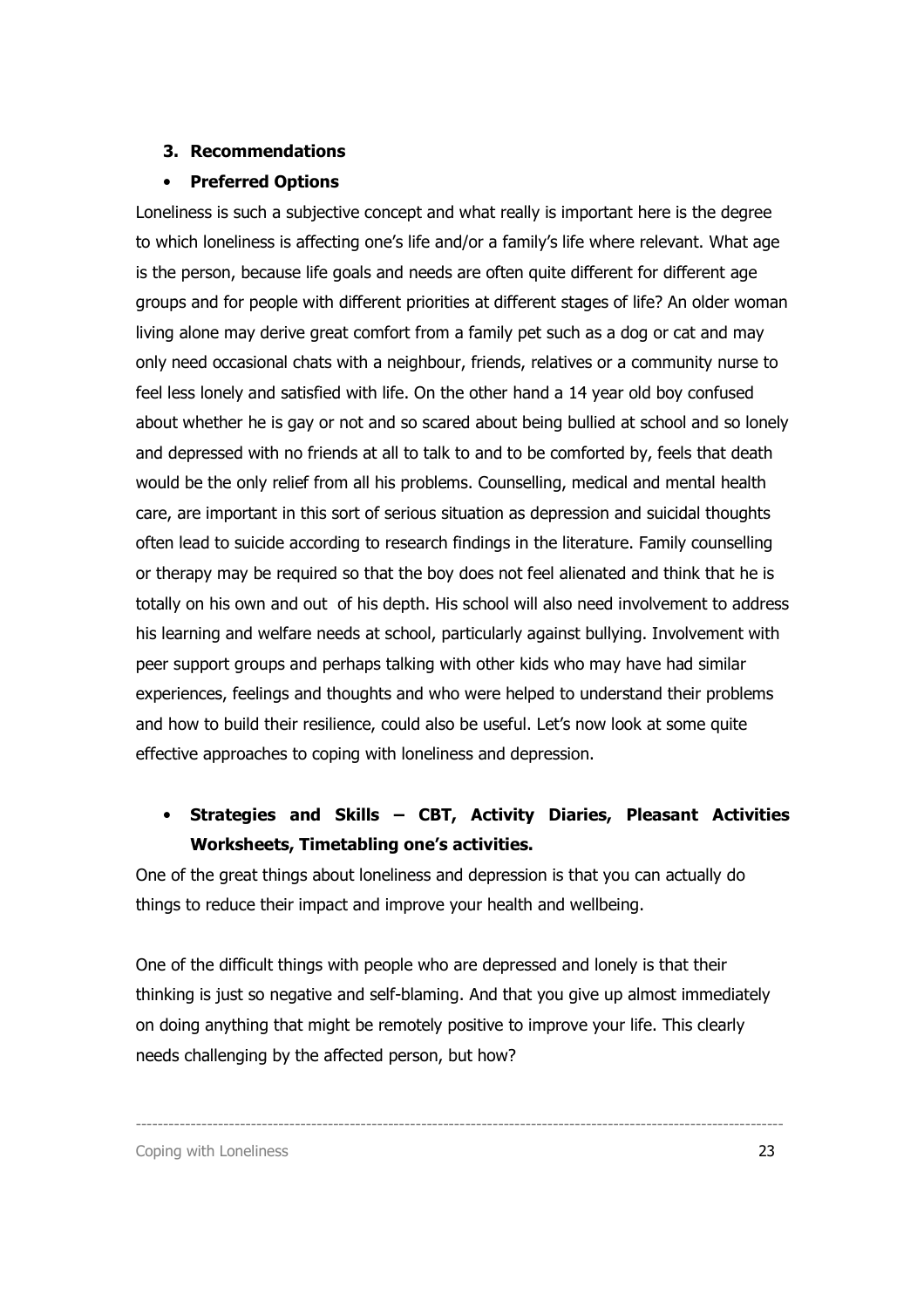## Step 1 - Learn to become aware of your thoughts and feelings and their effects on you

HOW?

Write down the negative thought and then next to it write down the situation in which the thought relates to.

| <b>Negative Thought</b> | <b>Situation</b>                       |
|-------------------------|----------------------------------------|
| 'I'm a failure'         | 'I'm finding it hard to cook properly' |

Step 2 – Challenge the negative thought. When you challenge the thought you need to:

- 1. Accept the reality of the situation
- 2. Don't go beyond the reality of the situation stay with the facts

## You then get something like this:

| <b>Negative Thought</b> | <b>Situation</b>             | <b>Challenge</b>            |
|-------------------------|------------------------------|-----------------------------|
| 'I'm a failure'         | 'I'm finding it hard to cook | 'Cooking is not one of my   |
|                         | properly'                    | strong points. I have never |
|                         |                              | had any cooking lessons     |
|                         |                              | after all. Maybe I need     |
|                         |                              | some.'                      |

Let's look at some questions to challenge this negative thinking as outlined by The Clinical Psychology Service of Northampton Healthcare Community (NHS) Trust, 2003, Coping With Depression, Booklets 3 (Negative Thoughts), revised 09/12/03, p.8. The questions are directly recited from that source as follows:

### Negative Thought:

'No one likes me anymore'

----------------------------------------------------------------------------------------------------------------------

1. Evidence: (Is there any evidence to contradict your Negative Thought belief?)

What evidence do I have to support this thought?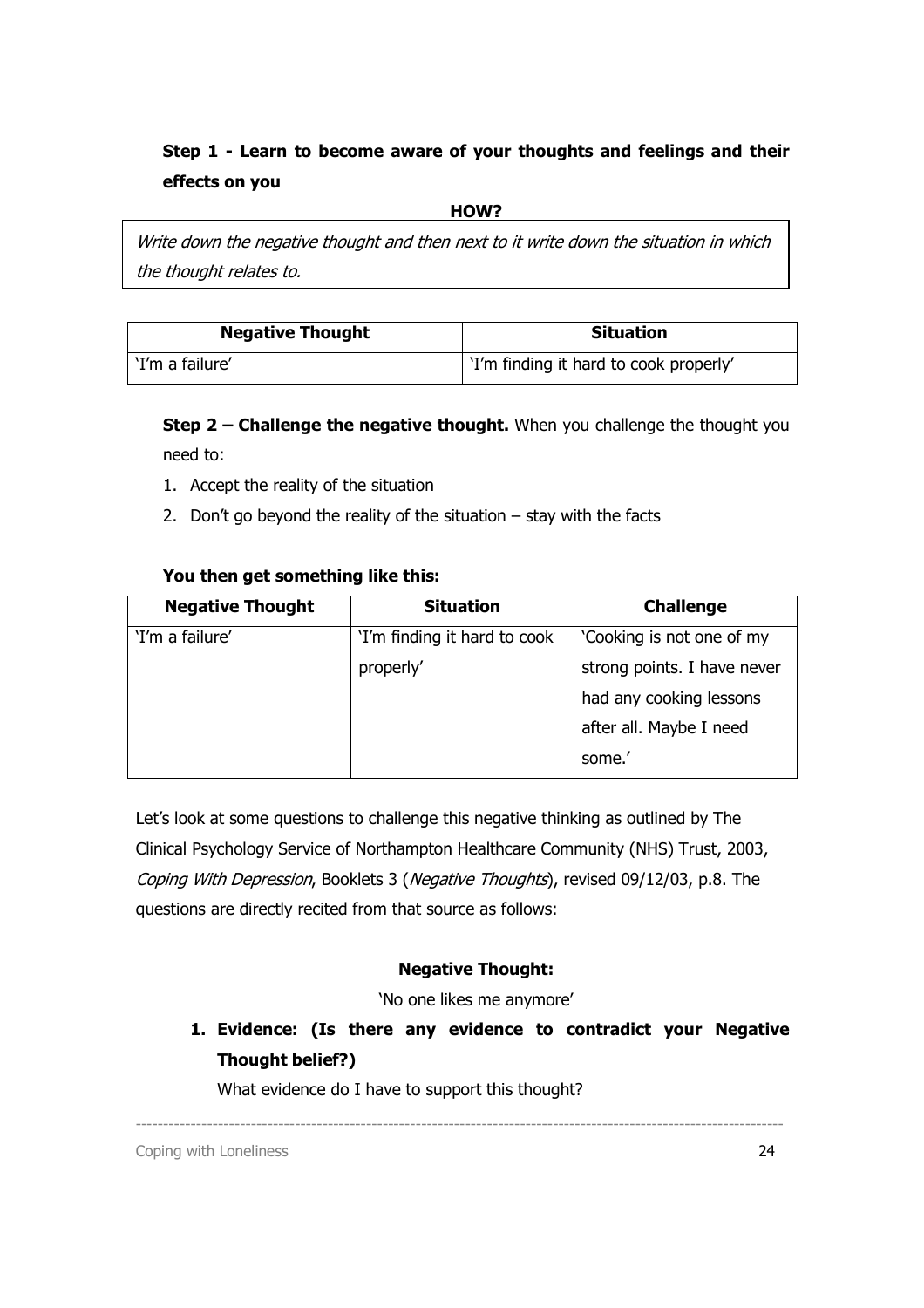Does what I think fit with the facts? Am I jumping to conclusions?

2. What Alternative Views are There? (There is always other ways of seeing a situation)

How would someone else view this situation? What advice would I give to a friend in this situation? Would I be as negative to someone else who was in my situation?

## 3. What is the Effect of Thinking Like This?

Does it help me?

Does it make me feel better?

## 4. Am I Making an Error in My Thinking?

Am I thinking in an extreme 'all-or-nothing' way?

Am I condemning myself as a person on the basis of just one event?

Am I concentrating on my weaknesses and not my strengths?

Am I blaming myself for something that is not my fault?

Am I taking something personal when it really has nothing in particular to do with me?

Am I expecting myself to be perfect?

Are my standards I set for myself too high?

Am I using a double standard – one for me and another for everyone else?

Are my expectations the same when I am depressed as compared to when I am fine?

Am I setting realistic or impossible tasks?

Am I only focusing on the dark side of things?

Am I exaggerating the importance of just one event?

Am I being open or closed minded about the future?

What we have just explored entails some critical elements of Cognitive Behavioural Therapy which has been proven to be successful in the treatment of some people with depression. However there are some important tips that you will need to take on board if you chose to use this approach.

----------------------------------------------------------------------------------------------------------------------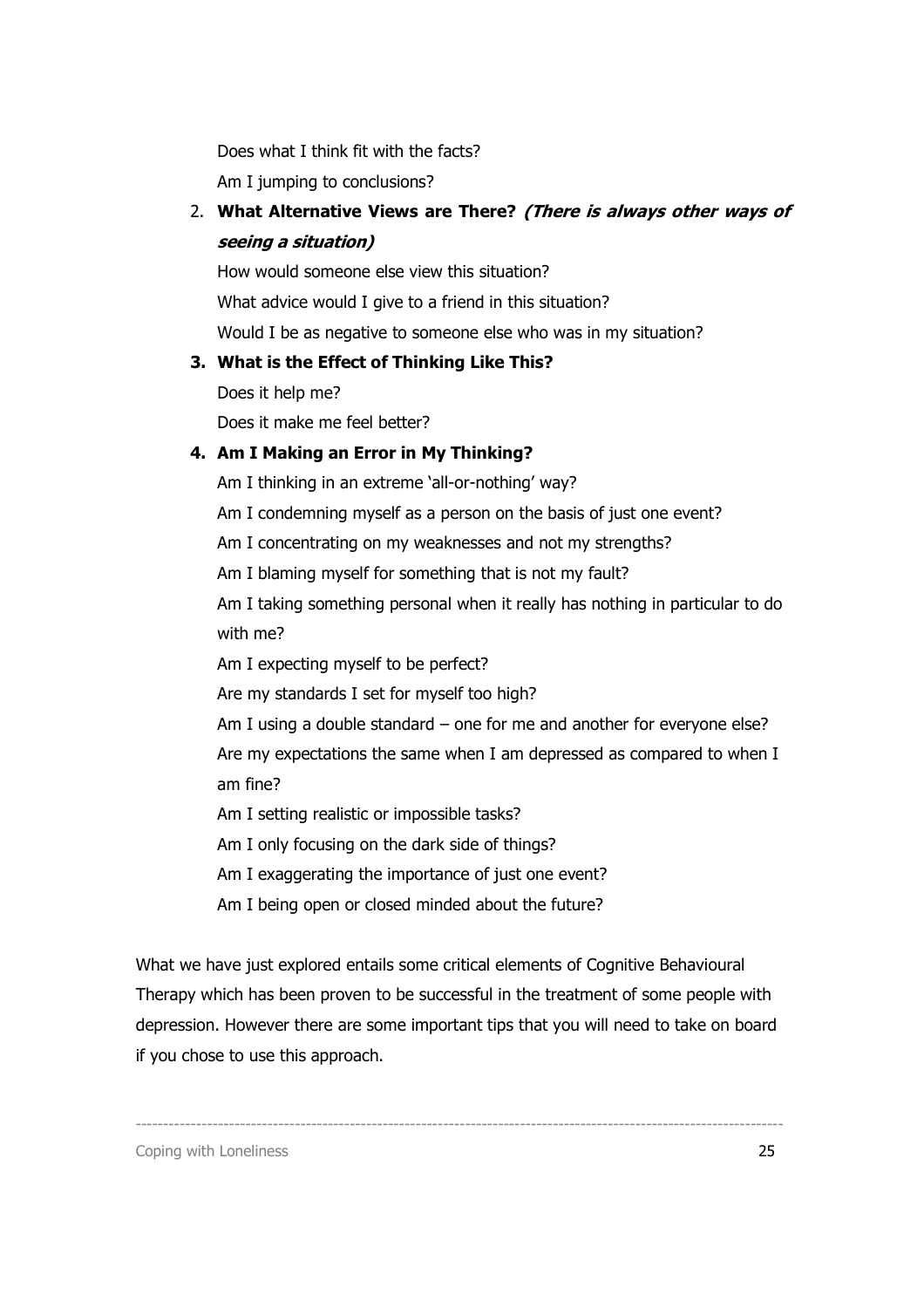- Use a positive (or negative) Data Log with columns that outline the following headings:
	- a. The Negative Thought
	- b. Initial Degree of Belief
	- c. Situation Involved
	- d. Challenges to the Negative Thought
	- e. Later Degree of Belief in the Initial Negative Thought
- Decide to use the Data Log for just a short period of time.
- Note down negative thoughts as soon as they occur
- Challenging negative thoughts will be easier with constant practice
- Eventually you will test your challenging thoughts testing against the evidence.

### **Activity**

Another strategy that has produced lots of excitement in recent years is how activity (physical, mental and social) is just so important in maintaining good positive mental health or wellness. One of the problems with loneliness and depression is that your energy levels have been allowed to run down – you don't feel good about yourself and therefore you don't like doing anything much  $-$  it is a great task just to get out of bed in the morning and face the world for example. Everything is pointless and I am worthless and useless so there's no point in doing anything. This learned helplessness and hopelessness of course is habit forming and breaking this habit, whilst hard work at first produces great rewards if you can sustain the motivation and energy – you feel energised, your muscles and mind actually feel capable of working, especially if you say do regular daily exercise and use your mind to something that you can see the benefit of and enjoy. Yes oh well you say but how am I going to do all that?

You know a little bit of activity in small doses at first soon motivates you into saying – hey I think I can do a bit more of that today or tomorrow I'm going to beat my best effort achieved today! Secondly you need to keep an activity diary to keep you on track and to make sure that you end up achieving and seeing or feeling the benefits. Otherwise you might forget and slip back into that old habit again. Hey but guess what?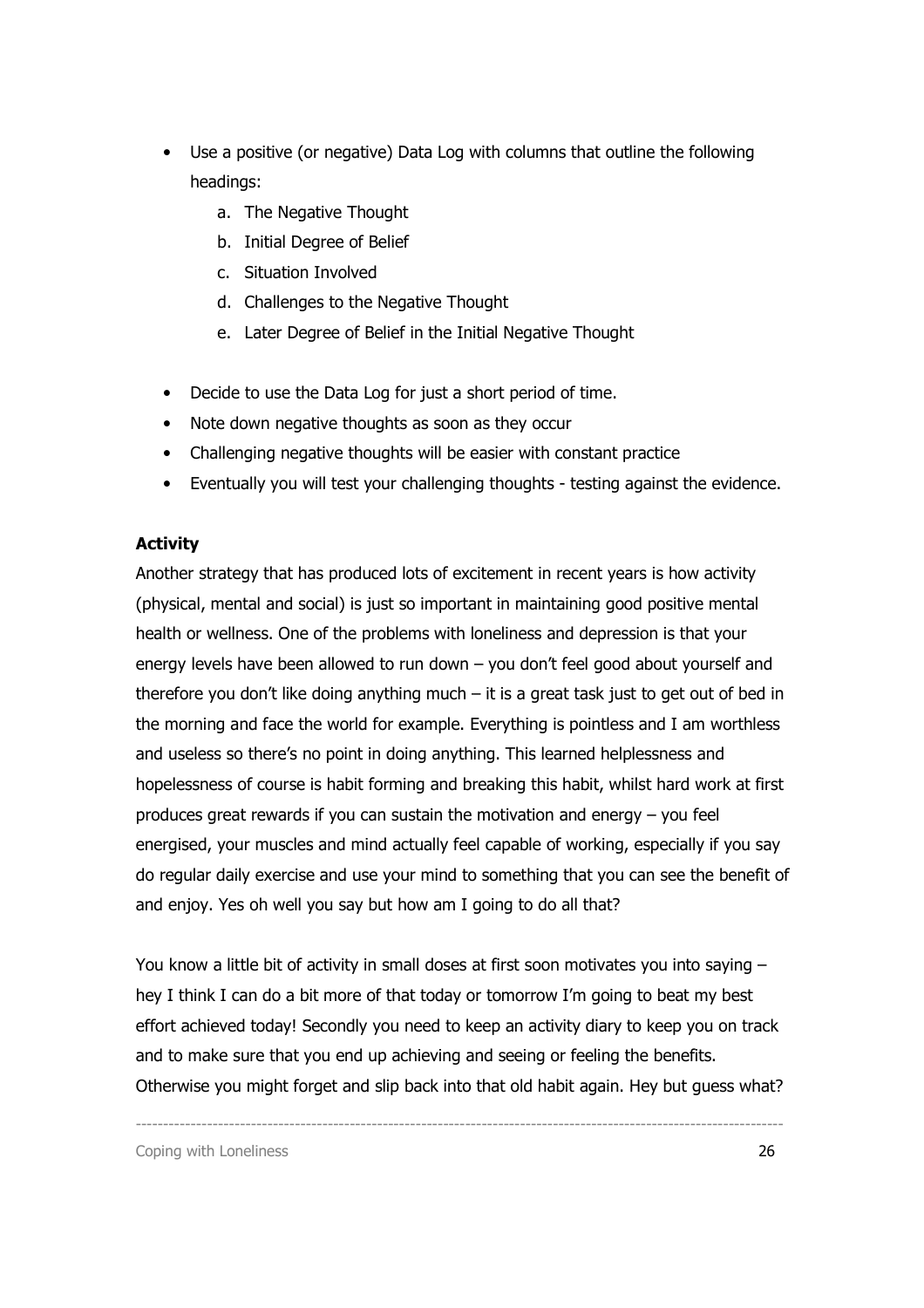You will start to feel better in your body and your mind and your confidence and selfesteem will start to feel as though they've got rocket fuel in the tank baby! Well let's not get too far ahead of ourselves just yet. We need to know a bit more about this 'diary'.

Part of what we are suggesting here is based around Cognitive Behavioural Therapy or CBT for short. Aaron Beck a clinical psychologist back in the late 1980's and his colleagues came up with an idea to combine cognitive therapy with behavioural therapy. After years of researching the use of CBT it ends up being a very effective simple therapeutic approach for a number of mental health problems including depression. CBT is actually a transformative learning approach, because learning is a key element to change. The behavioural strategy is to get yourself for example to break an activity into smaller bite size chunks that are achievable and then to reward yourself when they are accomplished successfully (behaviour modification learning – through positive reinforcement and stimulating extrinsic (what's in it for me) motivation). Concentration guides and timetabling are clever ways to ensure that your memory is not overwhelmed and you don't forget to engage in and diarise activities – they are just so important to engage in and record because they also give you feedback that is easy to digest. Gradually and with practice, new more positive habits or behaviour patterns form. This is only part of the approach though. The cognitive element of CBT is to change your way of thinking from negative self-doubting to positive self-believing. After engaging in activities and reflecting in a journal or the diary itself your feelings about progress and benefits accruing day by day you start to believe that life and activities are not pointless after all but energy and esteem building and well worth the effort. Self-blame or putting yourself down all the time is also a common aspect of being depressed and lonely. By focusing on and recognising that you can be an interesting and productive person by the actions and thoughts that you engage in, you actually remove the negative self-doubting and blaming blinkers and transform who you are from a victim to a survivor.

A counsellor or therapist can at regular interviews often help to guide a person through the process and to help the person reflect on what they are doing and to identify and acknowledge when changes are indeed positive. Intrinsic motivation is fostered in this

----------------------------------------------------------------------------------------------------------------------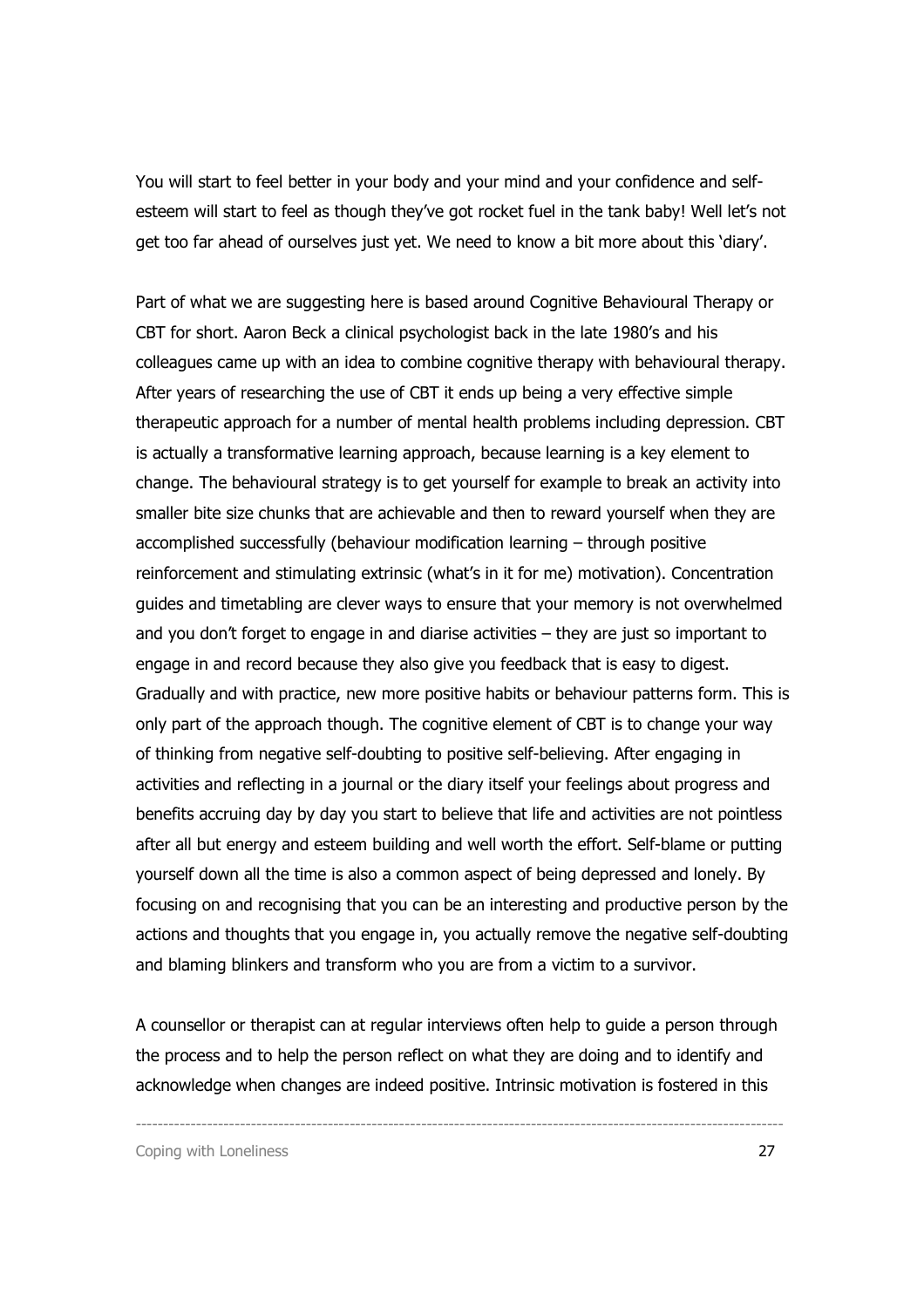way so the person values the changes, why they occurred and how change could lead to a better or more satisfying life.

So what do these activity diaries and journals look like and how are they used? The following Activity Diary and Rating Scales have been sourced from 'Coping with Depression, Booklet 2: Getting Active' pp. 4-6, published on a pdf web based file by The Clinical Psychology Service of Northampton Healthcare Community (NHS) Trust and have been modified to address the following case study. The case study is based around a real clinical situation but the people, their names and particular circumstances are fictional.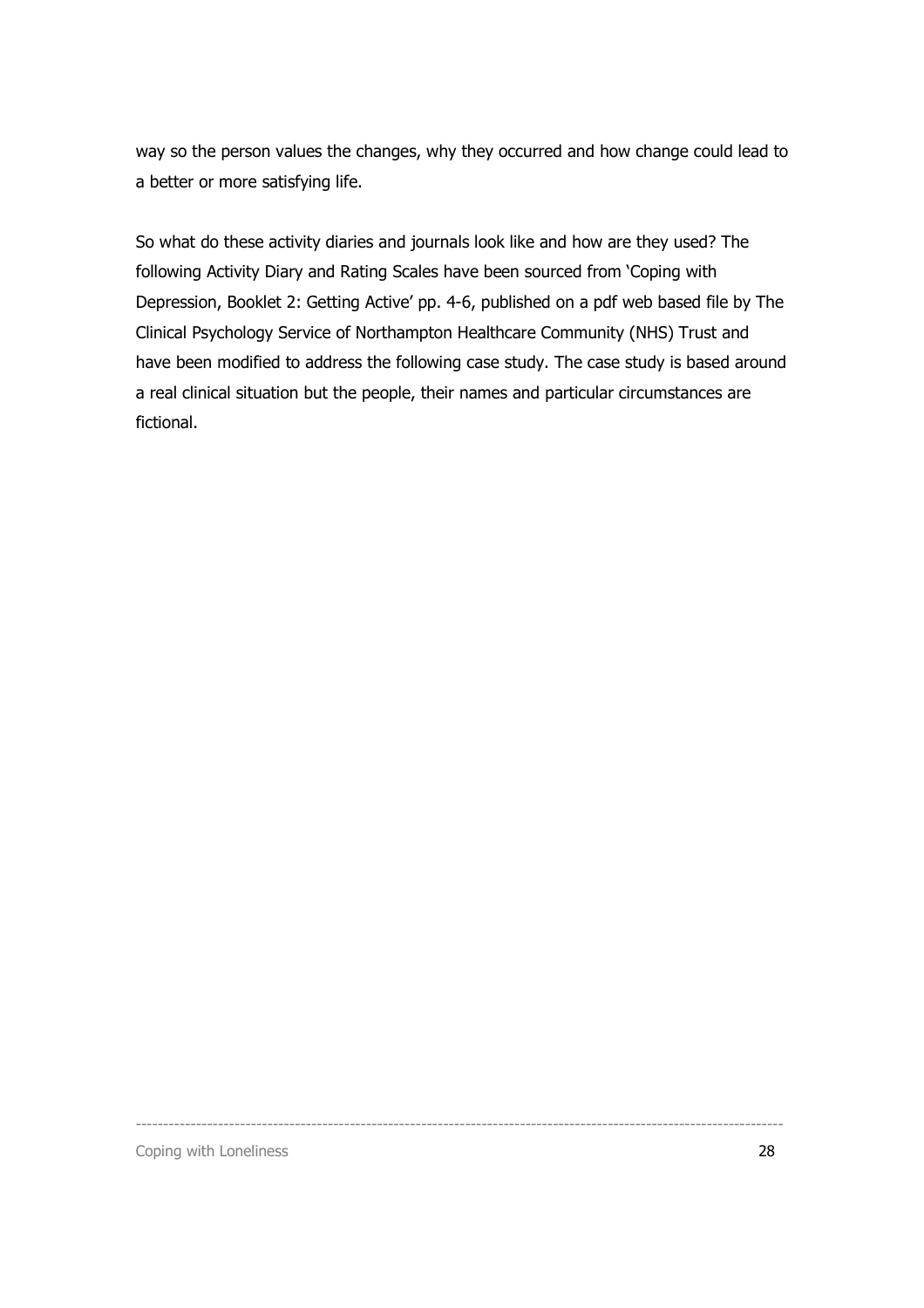#### Case Study – Jane's Activity Diary

So, let's look at an Activity diary for Jane, aged 42 years. Jane is married to Craig (aged 43) and the marriage has not been going well for some time. They have no children of their own. Jane has been feeling very lonely and depressed probably for a few years now and her counsellor has recently suggested that she keeps an Activity Diary to log her activities during the day and to rate how much pleasure and achievement she has had for her activities as they occur. This is Jane's first day with the diary and she is a little unsure about how well she will go.

The ratings key for P which is Pleasure and A which is Achievement are explained below:

| 0           | L | 2 | 3 | 5    |
|-------------|---|---|---|------|
| <b>None</b> |   |   |   | Very |
| At all      |   |   |   | Much |

P (Pleasure) Rating Scale:

## A (Achievement) Rating Scale:

| N      | 1 | $\mathcal{L}$ | 3 | 4 | 5    |
|--------|---|---------------|---|---|------|
| None   |   |               |   |   | Very |
| At all |   |               |   |   | Much |

In the diary below, Jane needs to write down the times of her activities and rate her activities during that period for pleasure and achievement. It is important to that Jane write down her activities, the time and the rating as soon as she can as they occur rather than to leave it to memory. In people who are depressed, their short term memory and concentration are often poor so writing things down is a positive exercise in itself to assist with memory, to get things clear and to see what achievements and pleasure occur. Jane has agreed with her counsellor to keep writing in her diary for each day for maybe 3 or 4 days if she can. Her counsellor told her not to worry if she misses a day – maybe do an extra day at the end. Jane's diary is outlined below. It is important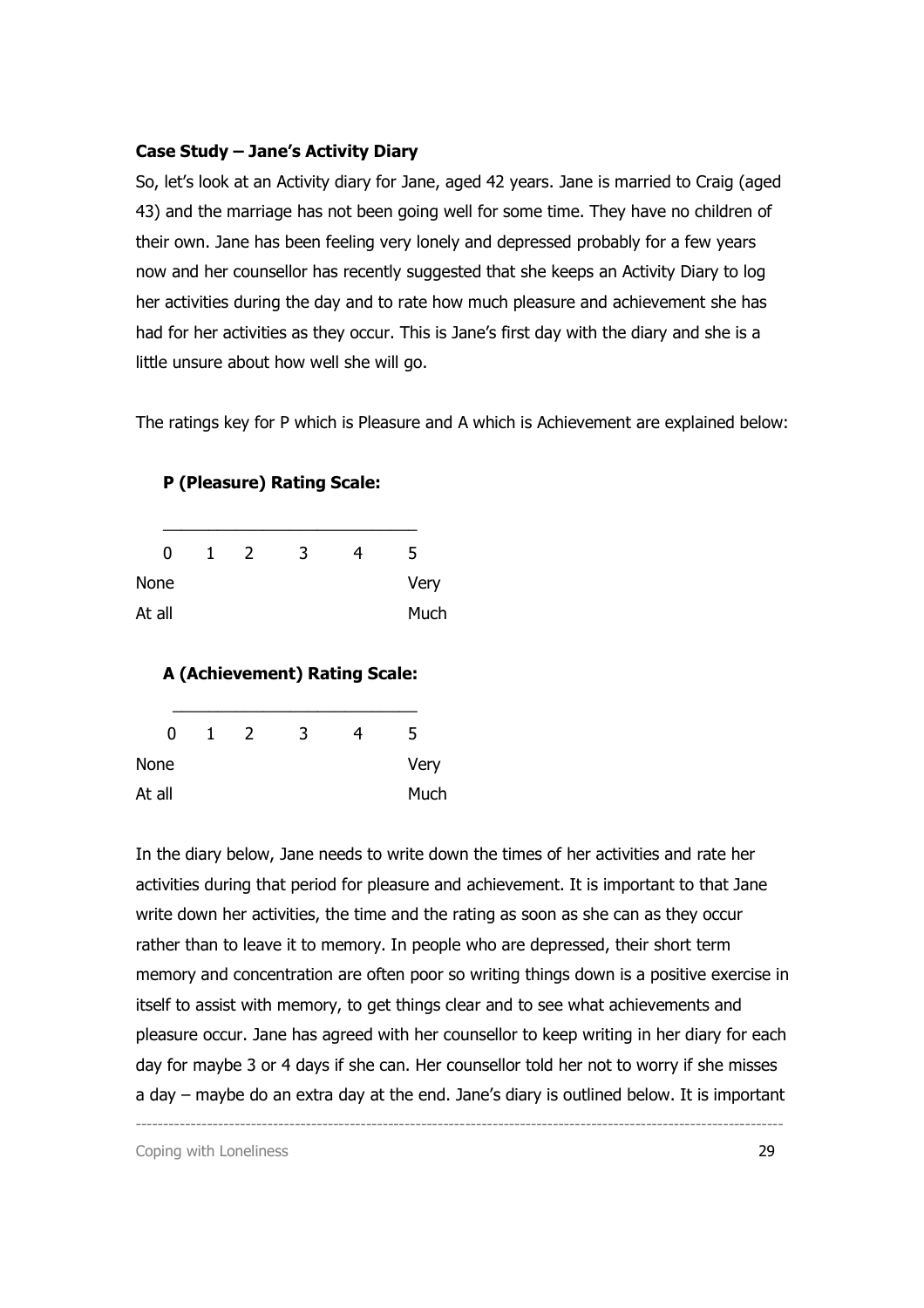that Jane brings her diary with her to her next counselling session, so that she can discuss what she has written and identify positive things in her daily life.

| JANE'S ACTIVITY DIARY - Monday 15 October 2009 |                        |                |  |  |
|------------------------------------------------|------------------------|----------------|--|--|
| <b>TIME</b>                                    | <b>ACTIVITIES</b>      | <b>RATINGS</b> |  |  |
| 9am                                            | Got out of bed         | $P=0$          |  |  |
|                                                | Turned television on   | $A=0$          |  |  |
|                                                | Had breakfast          |                |  |  |
|                                                | Dozed at table         |                |  |  |
| 10am                                           | Had shower             | $P = 1$        |  |  |
|                                                | Got dressed to go to   | $A=0$          |  |  |
|                                                | town                   |                |  |  |
| 10.30am                                        | Drove down to Library  | $P = 2$        |  |  |
|                                                | Selected some novels   | $A=2$          |  |  |
|                                                | to read                |                |  |  |
| 11.15am                                        | Met girlfriends at     | $P = 4$        |  |  |
|                                                | Rosita's (Café) for    | $A=3$          |  |  |
|                                                | coffee and chat        |                |  |  |
| 12.40pm                                        | Went shopping for      | $P = 4$        |  |  |
|                                                | new clothes            | $A=3$          |  |  |
| 3pm                                            | Shopped for groceries  | $P = 2$        |  |  |
|                                                | Noticed really sexy    | $A=1$          |  |  |
|                                                | guy at checkout aisle  |                |  |  |
| 4pm                                            | Returned home          | $P=1$          |  |  |
|                                                | Played some music      | $A=1$          |  |  |
|                                                | Cleaned house          |                |  |  |
| 5.30pm                                         | Started cooking dinner | $P=2$          |  |  |
|                                                | - special Thai curry   | $A=3$          |  |  |
| 6.30pm                                         | Craig arrives home     | $P=0$          |  |  |
|                                                | Sit down to dinner     | $A=0$          |  |  |
|                                                | Craig makes no         |                |  |  |
|                                                | comment on meal and    |                |  |  |

----------------------------------------------------------------------------------------------------------------------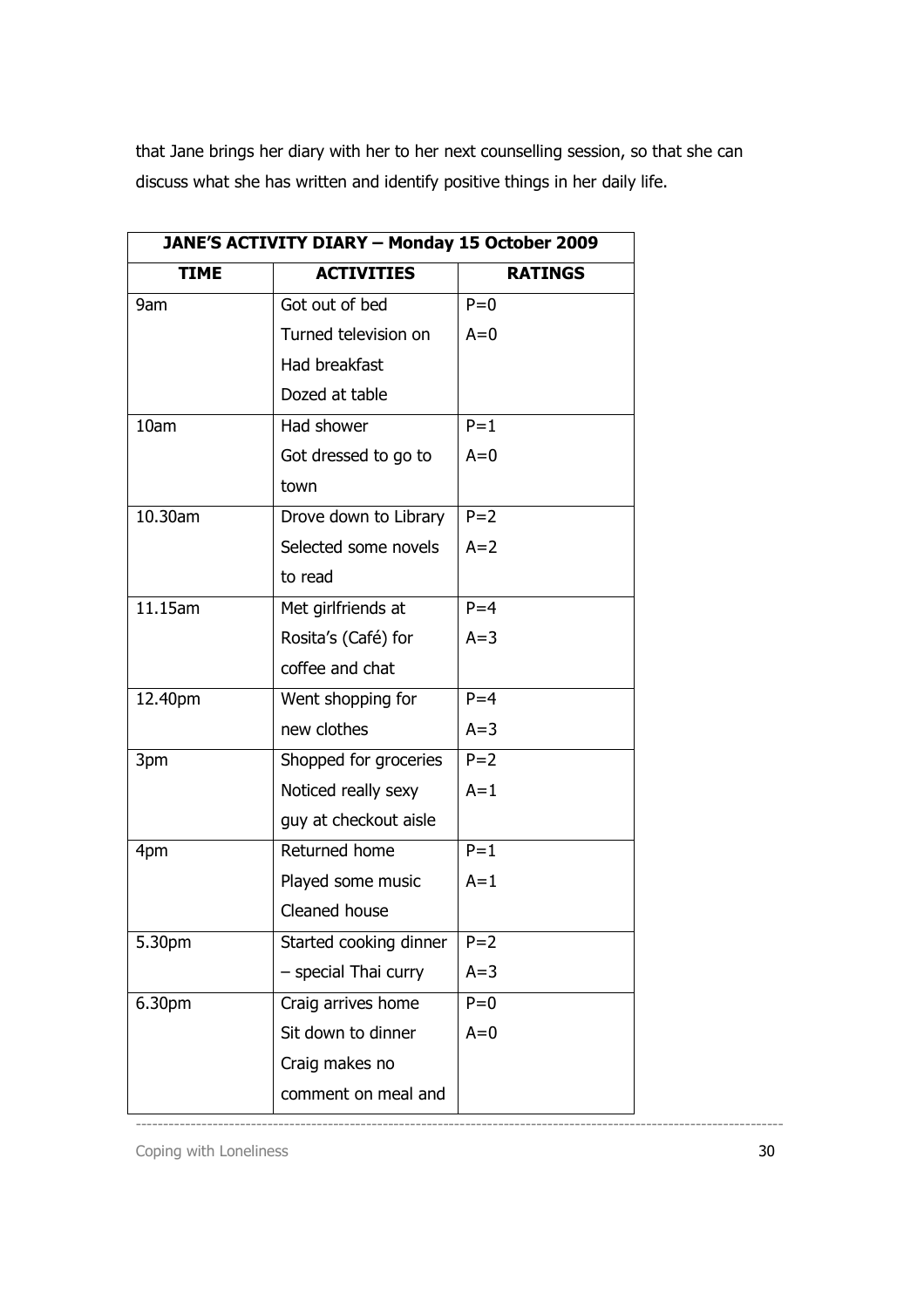|         | ignores me               |         |
|---------|--------------------------|---------|
| 7pm     | Craig showers and        | $P=1$   |
|         | then goes to pub with    | $A=0$   |
|         | mates                    |         |
|         | I sit in front of        |         |
|         | television and eat       |         |
|         | chocolates               |         |
| 9pm     | I ring mum, talk about   | $P = 3$ |
|         | my new clothes, their    | $A=1$   |
|         | new car, Craig's usual   |         |
|         | disinterest in me        |         |
| 10.30pm | Have shower              | $P = 3$ |
|         | Put on sexy night        | $A=3$   |
|         | dress                    |         |
|         | And wait for Craig       |         |
| 11.30pm | Craig arrives home       | $P=0$   |
|         | drunk                    | $A=0$   |
|         | Have a big row           |         |
|         | Told Craig he's an idiot |         |
|         | and he can sleep on      |         |
|         | lounge                   |         |

From Jane's diary it would seem that she has tried to do some really positive things for herself on day one. She has met with her girlfriends and found that this was quite pleasurable and an achievement given that she had not been out of the house for almost a week. Jane also went shopping for clothes and again found this pleasurable and an achievement as she was doing something to treat herself and not get into the usual pattern of putting herself down and feeling frumpy and ambivalent. Interestingly she went grocery shopping and seem to enjoy a bit of fantasising as well, indicating that she has not lost her pleasure drive. Jane also took a great effort to make a lovely meal for her husband which was ignored and even then still tried to look sexy for him when he came home, but again all to no avail.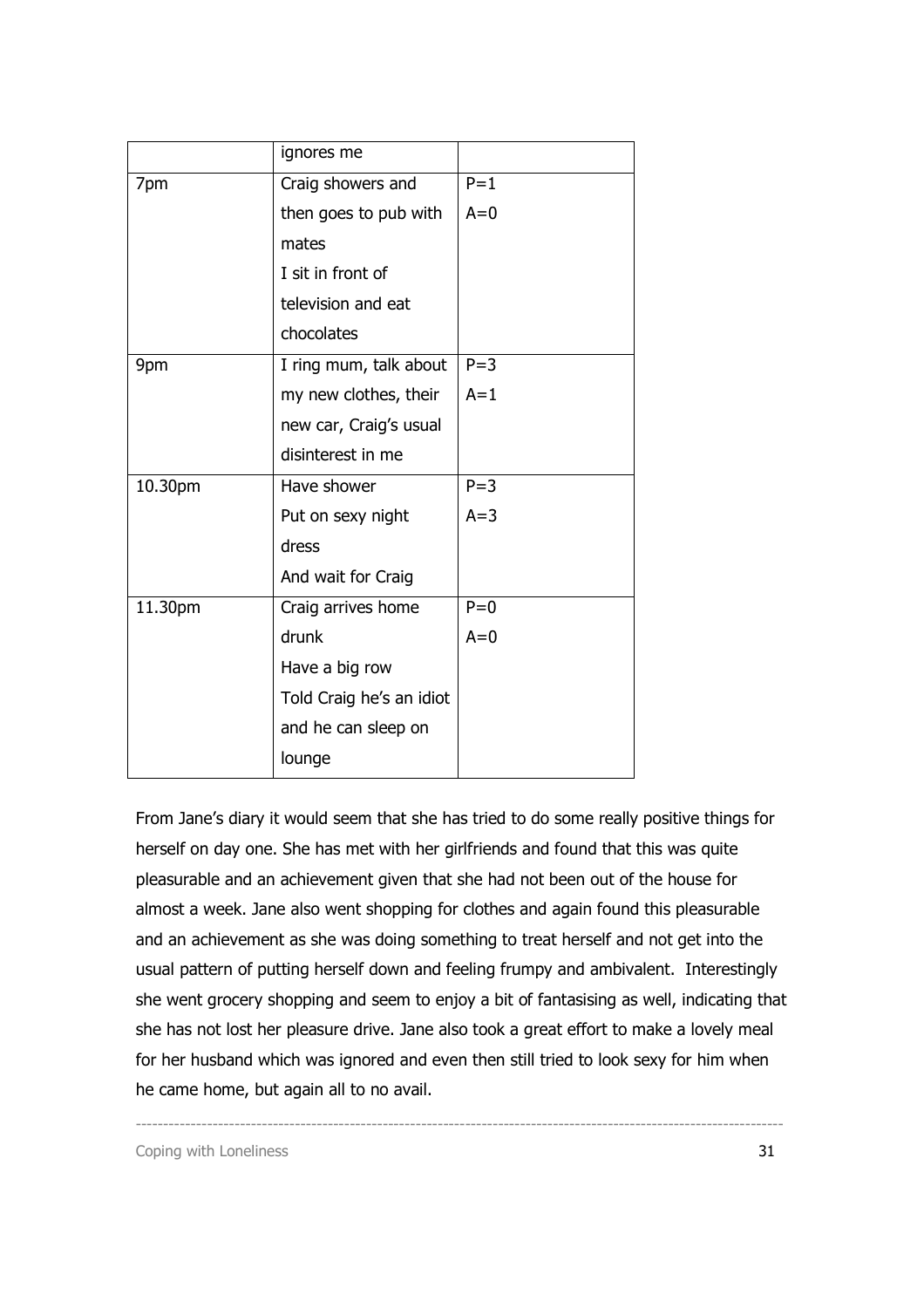During her counselling sessions she often mentions how Craig just takes her for granted all the time and she wonders whether he has any flings on the side. Jane often expresses to her counsellor that she feels she is too fat and plain, even though her girlfriends always say how fabulous she is looking. Jane contented herself after dinner by eating lots of chocolates (a craving that is more of an emotional crutch then actually enjoying the chocolates – note she gave a pleasure rating of only 1). Jane was obviously pretty angry with Craig when he returned home drunk, especially after she made a really big effort to impress him. So that was a very flat moment for Jane and hopefully she won't be deflated all day tomorrow and think that her efforts are futile, as this sort of slipping back is quite possible for someone who is feeling so lonely and depressed.

The diary itself is not the only tool that could be used for Jane. Jane could also probably benefit from using a Pleasant Activities Help sheet that identifies your moods and the things you like doing. The following source must be acknowledged in presenting the Pleasant Activities Health Sheet 1: 'Coping with Depression, Booklet 2: Getting Active' see pp. 13-15, published on a pdf web based file by The Clinical Psychology Service of Northampton Healthcare Community (NHS) Trust revised 09/12/03. The sheet is presented as follows: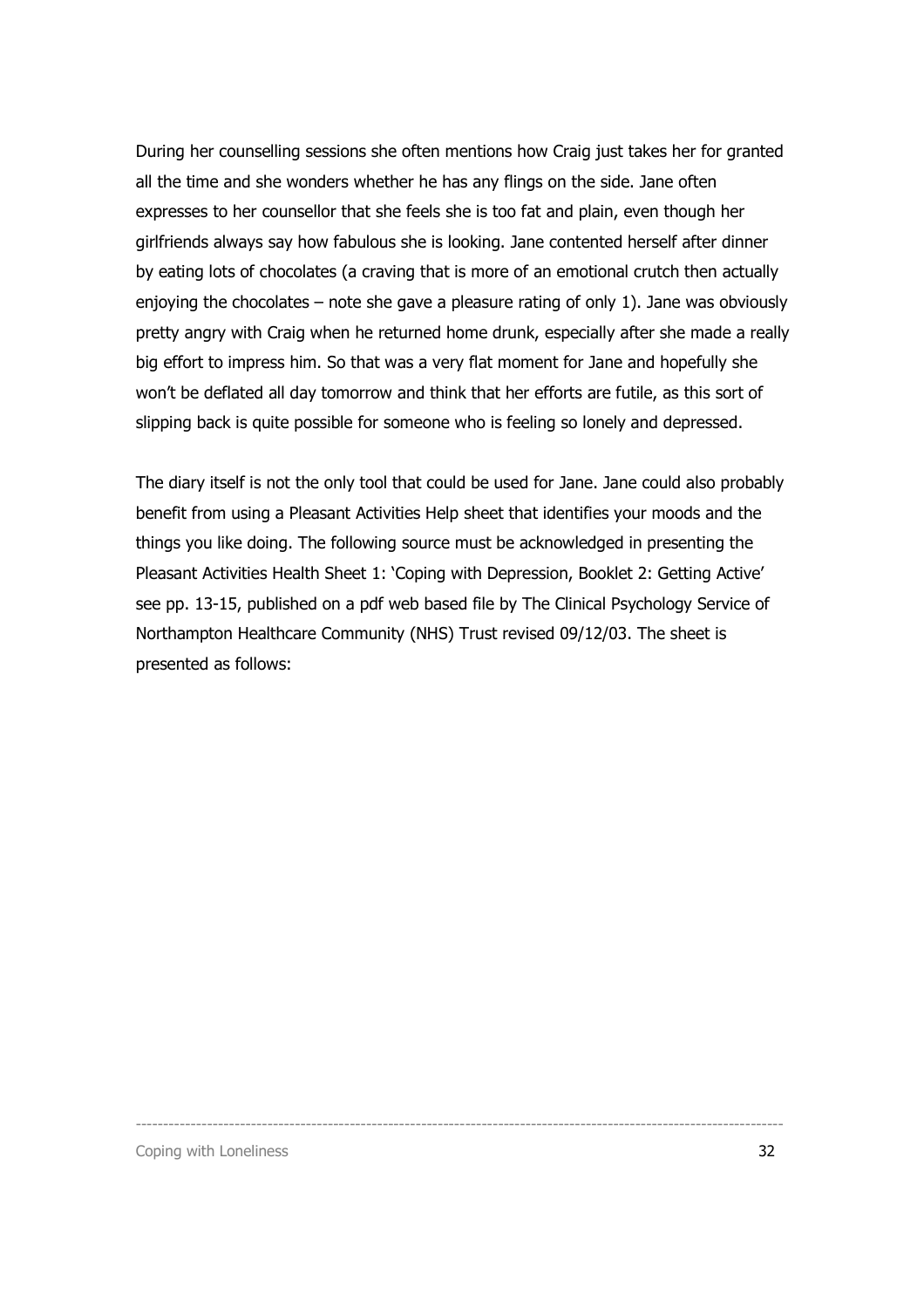#### PLEASANT ACTIVITIES HELP SHEET 1

|      | A: ASK YOURSELF THE FOLLOWING SEVEN QUESTIONS:                                |
|------|-------------------------------------------------------------------------------|
| i.   | What types of things did I enjoy learning before I became                     |
|      | depressed?                                                                    |
|      | [Sports, music, languages, practical skills, crafts?]                         |
| ii.  | What types of trips did I used to enjoy?                                      |
|      | [Seaside, mountains, towns?]                                                  |
| iii. | What types of things might I enjoy if I had no inhibitions                    |
|      | about them?                                                                   |
|      | [Painting, acting, playing the guitar, public speaking, dancing?]             |
| iv.  | What did I enjoy doing alone?                                                 |
|      | [Long walks, sewing, reading, watching "soaps" on TV?]                        |
| ν.   | What did I enjoy doing with others?                                           |
|      | [Phoning people, going out to the club, playing squash?]                      |
| vi.  | What did I enjoy doing that cost nothing?                                     |
|      | [Taking the dog for a walk, going to church, going to the library, visiting a |
|      | museum?]                                                                      |
| vii. | What did I enjoy doing that cost a few pounds?                                |

Jane could easily ask herself these questions. There's some great ideas there as well for Jane to think about. Jane has really made an effort on day one of her diary writing and it showed. Despite a set-back, she has shown commitment and motivation to change and this should be fostered as much as possible. By asking the above 7 questions, Jane may be able to broaden her horizons just a bit more in terms of doing activities that she really could enjoy, especially those she may have given up due to feeling down and lonely for so long. Her husband Craig is an architect and earns good money, so Jane has felt no great need to work or to learn new skills. However this might be a great opportunity and the right time for her to start looking if she is interested.

----------------------------------------------------------------------------------------------------------------------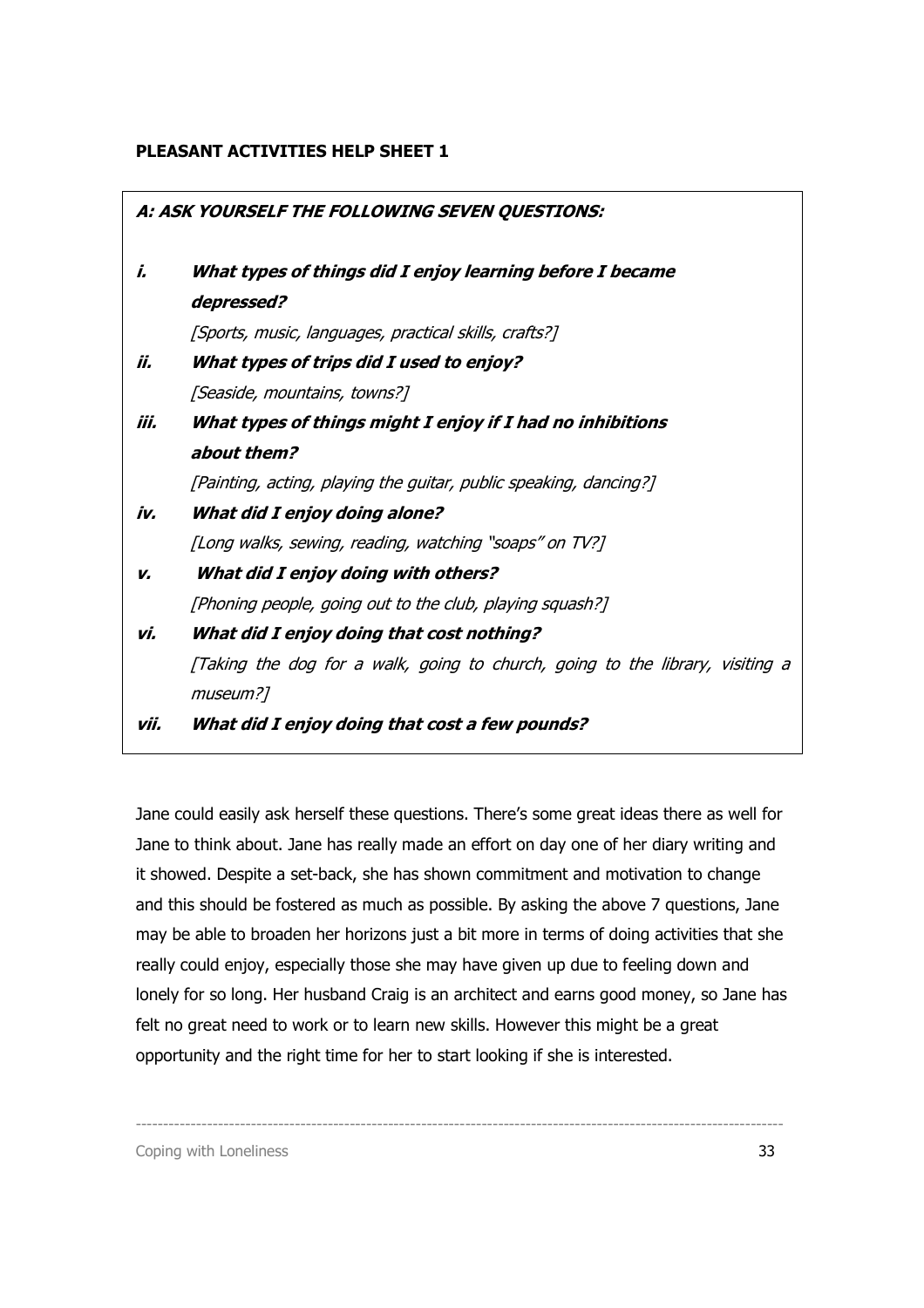To help her a bit more, another Pleasant Activities Help Sheet No. 2 that really goes hand in hand with the first one could also help Jane specify more clearly what activities she would like to do at the present period in time. Again the following source must be acknowledged for the Pleasant Activities Help Sheet 2: the 'Coping with Depression, Booklet 2: Getting Active' see pp. 13-15, published on a pdf web based file by The Clinical Psychology Service of Northampton Healthcare Community (NHS) Trust revised 09/12/03.The sheet has been modified slightly to be more relevant to Jane and her situation as follows:

----------------------------------------------------------------------------------------------------------------------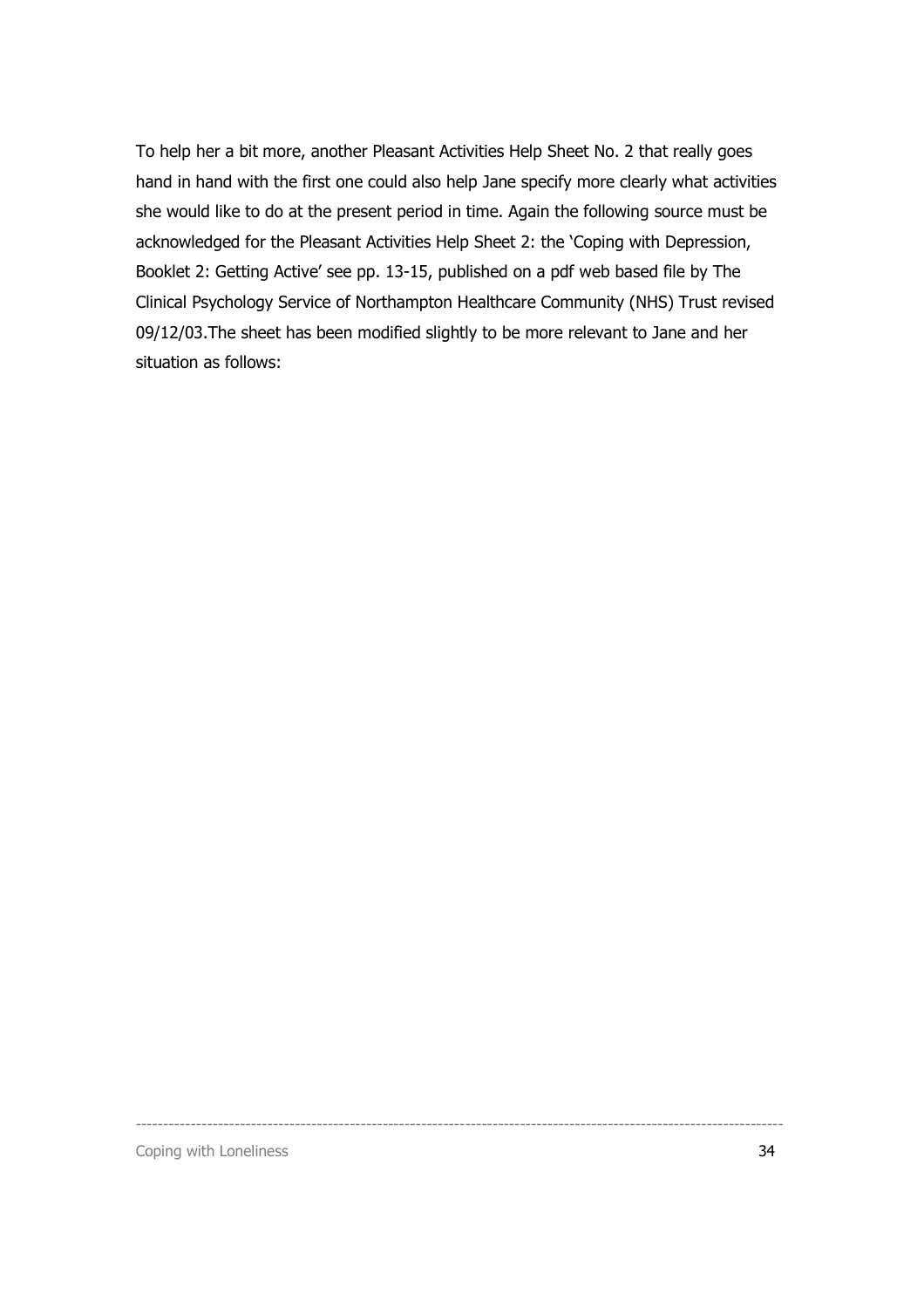## B. PLEASANT ACTIVITIES HELP SHEET 2.

## Please look through the following list of suggestions:

 $|$ Tick any of the suggested activities you would like to try and then fill in some details about the possible activity on the right.

| <b>Suggested Pleasant Activities</b>         | <b>Details</b>        |
|----------------------------------------------|-----------------------|
| [Tick if you could do this]                  | [Who, When, How Long] |
| Visit a local friend                         |                       |
| Phone a relative or friend                   |                       |
| Discuss how I feel with someone close to     |                       |
| me                                           |                       |
| Go for a car trip in the countryside         |                       |
| Go for a long walk                           |                       |
| Sit in the garden or a local park            |                       |
| Play a game of sport                         |                       |
| Listen to music                              |                       |
| Go to a favourite pub or cafe                |                       |
| Read a newspaper or magazine                 |                       |
| Go to church or a spiritual place            |                       |
| Visit a local place of interest              |                       |
| Go to the local library, museum, art gallery |                       |
| Have a long relaxing bath                    |                       |
| Potter round the garden                      |                       |
| Go on a bus or train trip                    |                       |
| Browse in a bookshop                         |                       |
| Plan a weekend break or trip                 |                       |
| Go to a Cinema                               |                       |
| Go Swimming, cycling, aerobics, gym          |                       |
| classes, or yoga                             |                       |

----------------------------------------------------------------------------------------------------------------------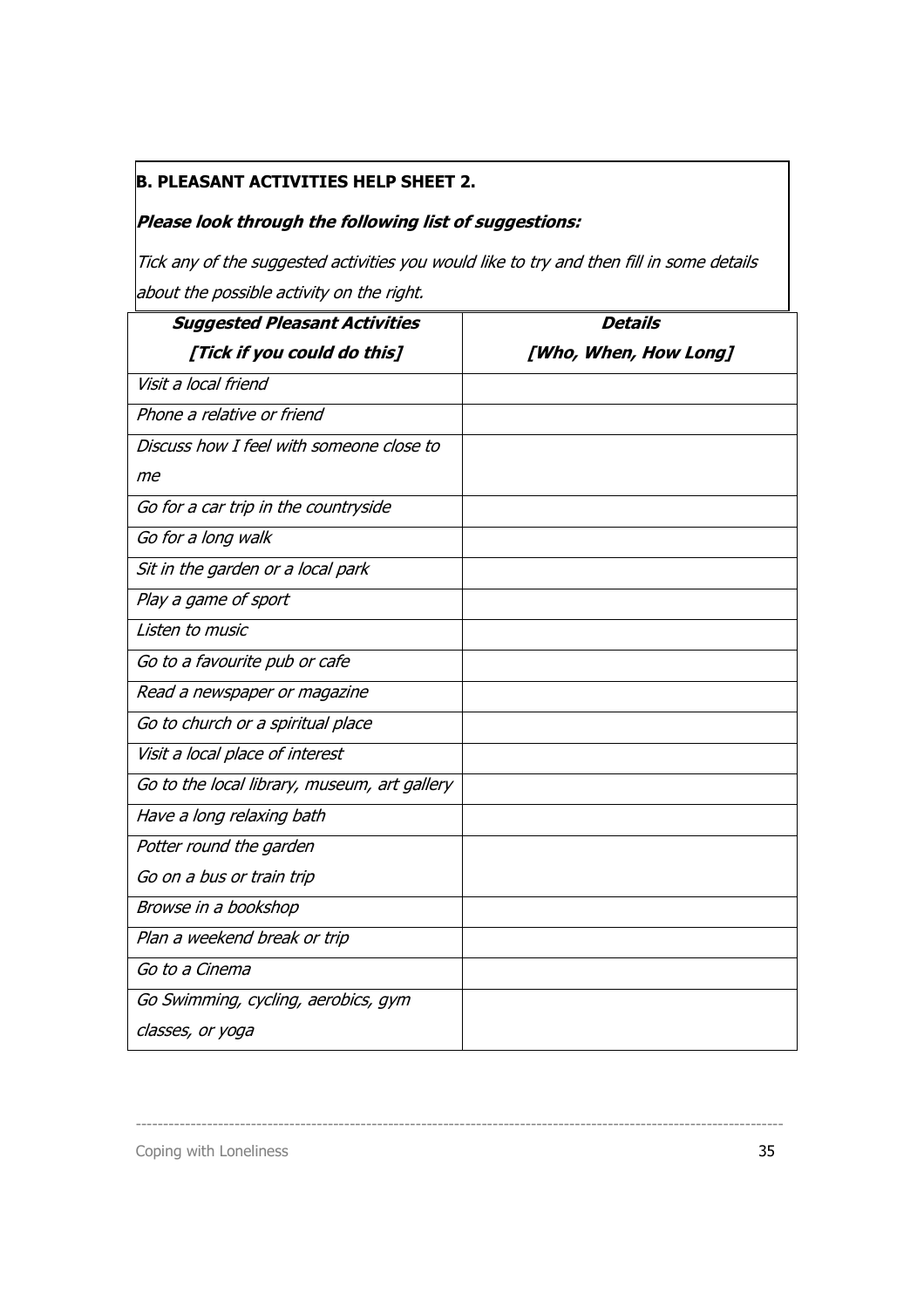As mentioned initially Jane could benefit also by having a timetable to work from in terms of what she wants to do each day. This could provide Jane with some structure, clarity of purpose and things to work towards and plan for with her day. The following timetable has been modified only in terms of content for Jane's activities and the following source must be acknowledged acknowledgement: 'Coping with Depression, Booklet 2: Getting Active' see pp. 13-15, published on a pdf web based file by The Clinical Psychology Service of Northampton Healthcare Community (NHS) Trust revised 09/12/03.

As per the Activity Diary a person like Jane should use the same terms  $P = P$ leasure and  $A =$  Achievement in the space provided in the timetable in order to rate 'How I got on'.

| <b>Jane's Daily Timetable</b> |                                                                         |                                 |                |                |  |  |  |
|-------------------------------|-------------------------------------------------------------------------|---------------------------------|----------------|----------------|--|--|--|
| <b>Time</b>                   | <b>Activity</b>                                                         | How I got On                    |                | Ratings        |  |  |  |
| <b>Intended</b>               |                                                                         |                                 | A              | P              |  |  |  |
| 9.00am                        | Get up, shower<br>and get<br>dressed                                    | A bit hard to<br>get out of bed | $\overline{2}$ | $\mathbf{0}$   |  |  |  |
| 9.15am                        | Make some<br>breakfast-<br>eggs on toast                                | okay                            | $\overline{2}$ | $\overline{2}$ |  |  |  |
| 9.20am                        | Eat some<br>breakfast                                                   | Not really<br>hungry            | $\mathbf{1}$   | $\mathbf{1}$   |  |  |  |
| 9.40am                        | Cleaned teeth<br>put on makeup,<br>brushed hair<br>etc                  | Felt nice                       | $\overline{3}$ | $\overline{4}$ |  |  |  |
| 10am                          | <b>Drive</b><br>downtown to<br>meet girlfriends<br>at tennis            | excited                         | $\overline{3}$ | $\overline{4}$ |  |  |  |
| 10.30                         | Have a hit<br>around and<br>then a chat and<br>coffee with the<br>girls | Really relaxing<br>and fun      | 4              | 4              |  |  |  |
| 1pm                           | Have lunch<br>with girls at<br>Rosita's Cafe                            | Really relaxing<br>and fun      | 3              | $\overline{4}$ |  |  |  |

----------------------------------------------------------------------------------------------------------------------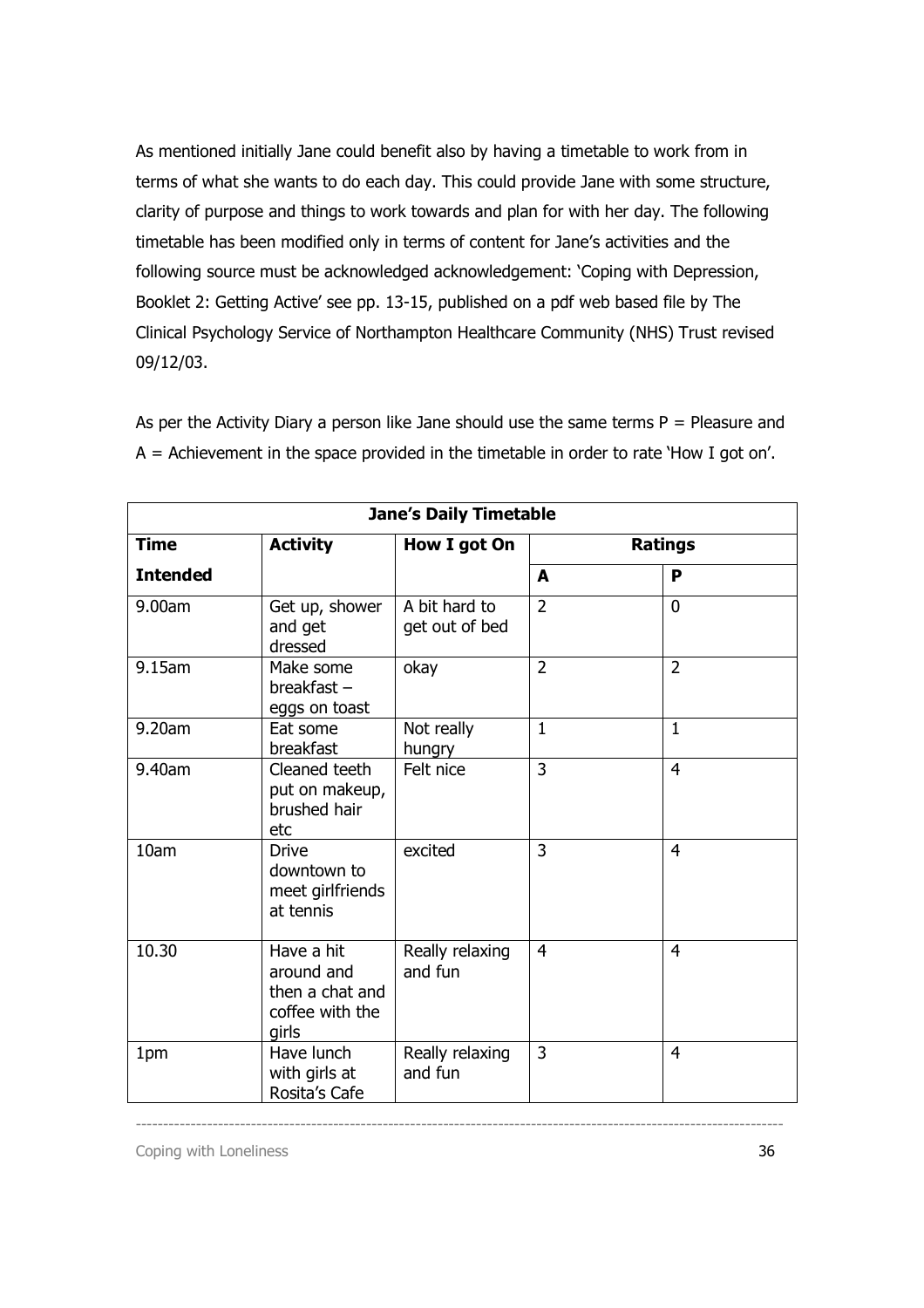| 2.30pm | Go for walk<br>along the<br>beach                       | It was lovely to<br>have the sun<br>on my back and<br>the wind in my<br>hair and my<br>toes in the<br>water | $\overline{4}$ | $\overline{4}$ |
|--------|---------------------------------------------------------|-------------------------------------------------------------------------------------------------------------|----------------|----------------|
| 3.10pm | Back home for<br>a cuppa and<br>read new novel          | $Quiet - my own$<br>time                                                                                    | $\overline{2}$ | 3              |
| 5pm    | Start cooking<br>dinner                                 | Tried new<br>Italian recipe                                                                                 | $\overline{2}$ | $\overline{2}$ |
| 6pm    | Craig comes<br>home – make<br>him feel nice             | Craig is in a<br>good mood and<br>is interested in<br>my day                                                | 3              | $\overline{4}$ |
| 6-9pm  | Watch favourite<br>television<br>programs with<br>Craig | Had some<br>laughs and<br>cuddle - was<br>nice                                                              | 3              | 4              |
| 10pm   | Off to bed                                              | Had a good<br>nights sleep<br>until 4am -<br>couldn't get<br>back to sleep.                                 | 3              | 3              |

As can be seen by the timetable and outcomes, Jane has had her best day for years. She is becoming more confident in herself and gets herself out of the house to do things with her friends and for herself. It is important to remember that not every day will be perfect, but it is also important that Jane maintains her motivation and commitment to activity.

----------------------------------------------------------------------------------------------------------------------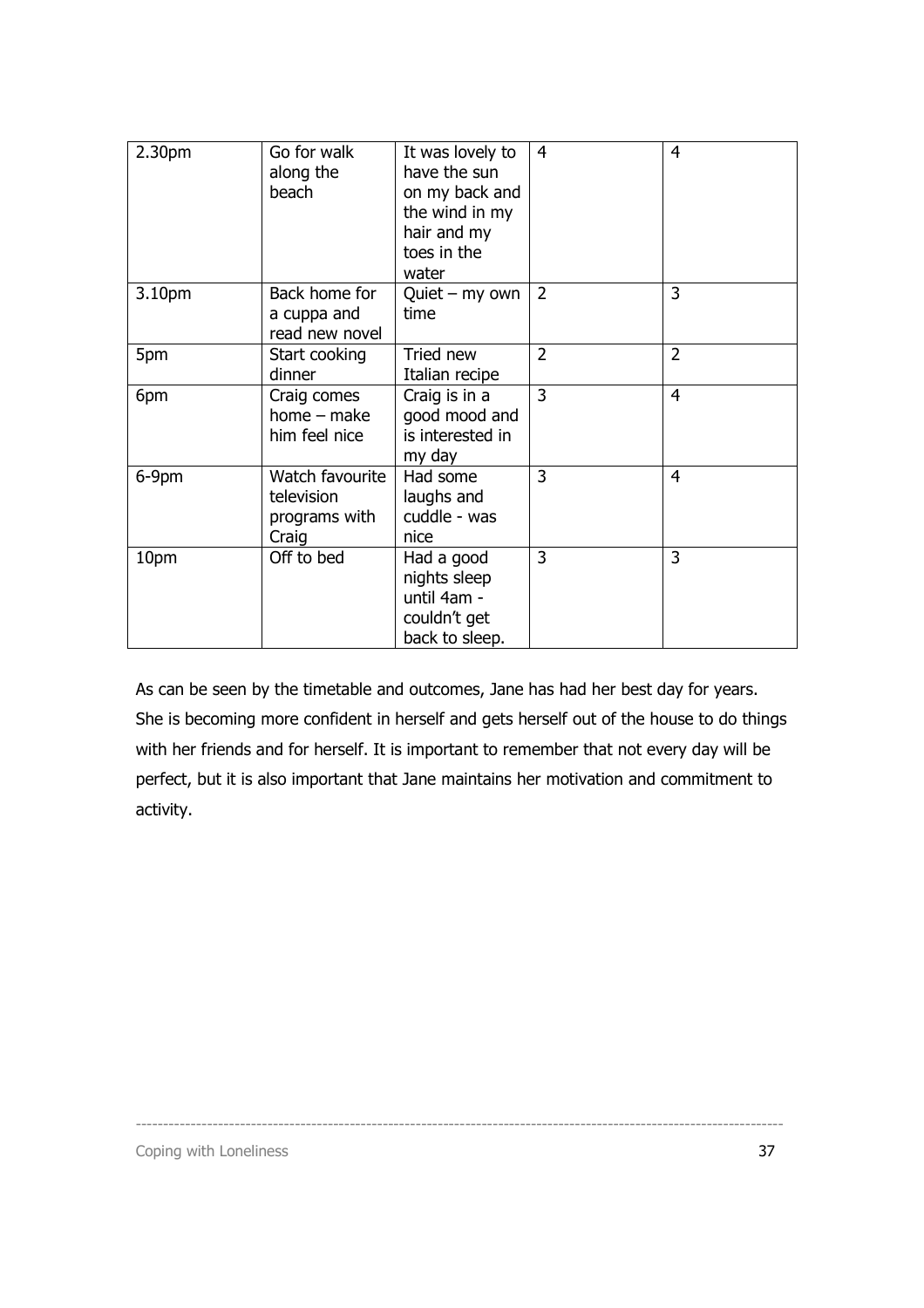## **Conclusion**

Loneliness can be debilitating and can lead to problems such as depression, anxiety and even suicide. Indeed loneliness, depression and anxiety often go hand in hand. It is important to recognise one's strengths and resources such as friends, relatives, skills, knowledge and so on so that they can be harnessed to overcome feelings of self doubt and negativity about oneself. This booklet has attempted to provide insights into loneliness and depression and ways in which to address these problems with knowledge, exercises and case studies.